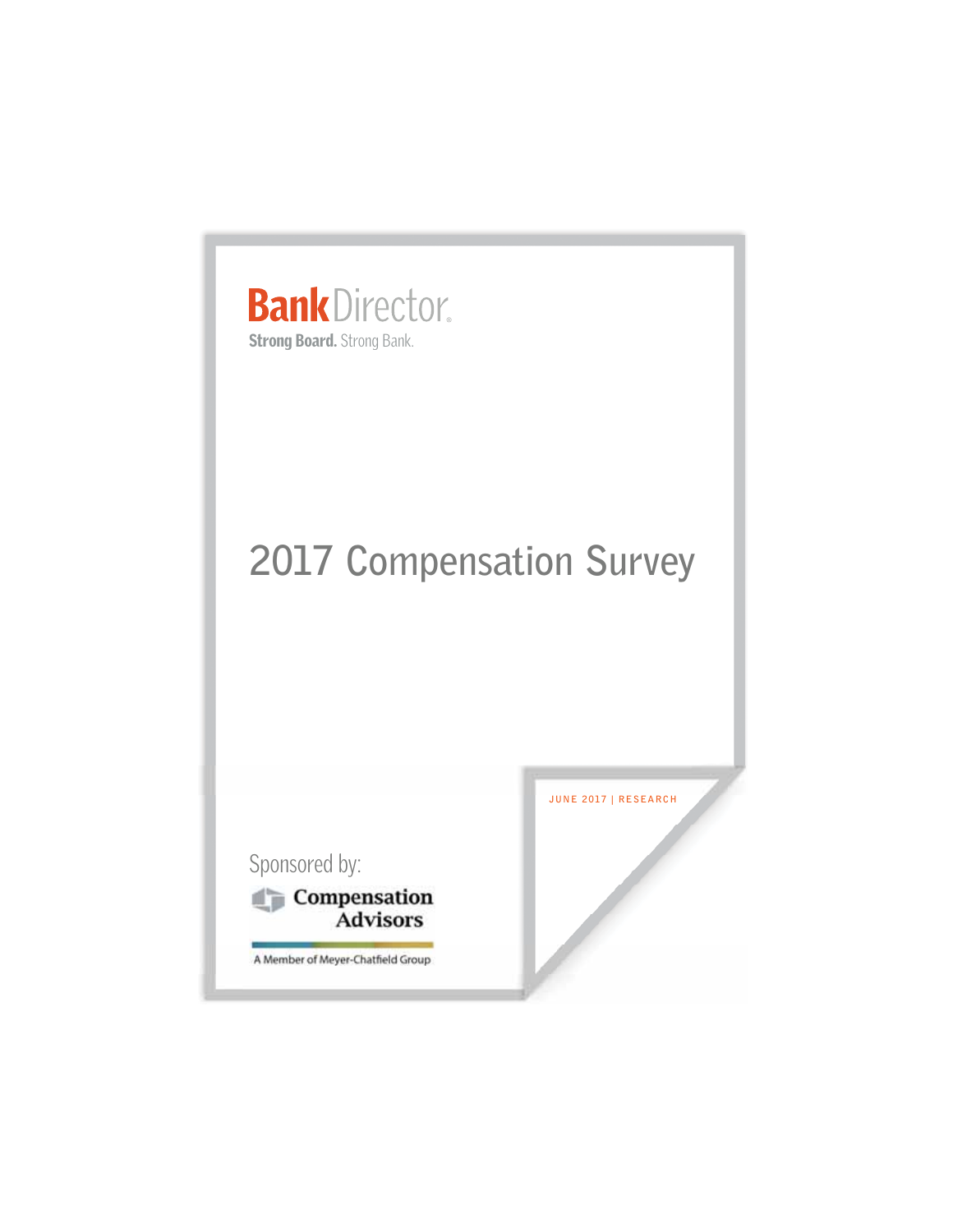# TABLE OF CONTENTS

| <b>Executive Summary</b>           | $\overline{\mathbf{3}}$ |
|------------------------------------|-------------------------|
| <b>Attracting Executive Talent</b> | 4                       |
| CEO Compensation & Succession      | 8                       |
| <b>Board Compensation</b>          | 15                      |
| Board Talent & Skills              | 24                      |
| About the Survey                   | 32                      |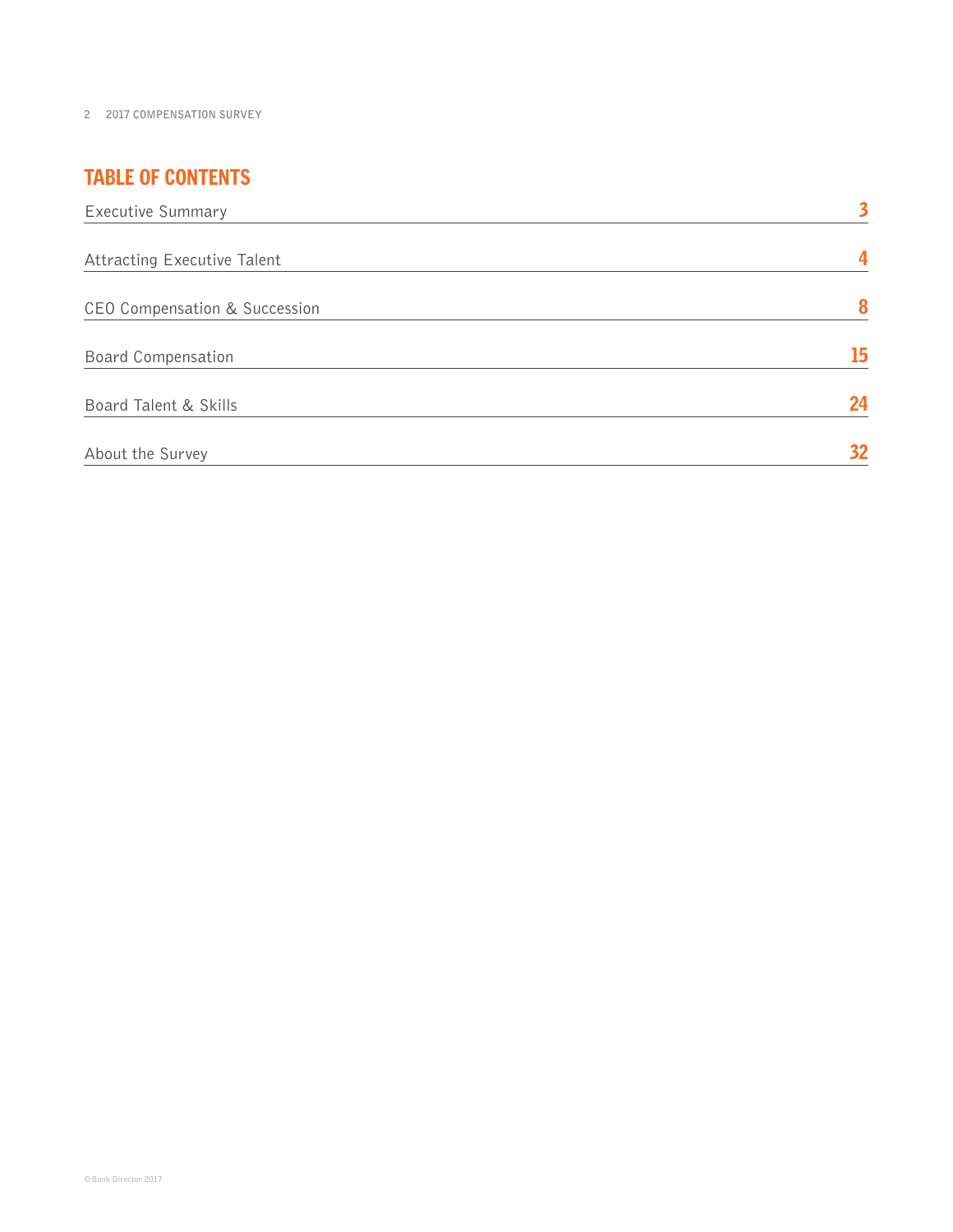

**Emily McCormick** is the director of research for Bank Director, an information resource for directors and officers of financial companies.You can follow her on Twitter or get connected on LinkedIn.

# EXECUTIVE SUMMARY

**Forty-eight percent of bank directors and executives—including chief<br>Earthy-eight percent of bank does not have a successor to replace the CEO when<br>the top executive refliess or leaves, according to Bank Director's 2017<br>C executives, human resources officers and chief financial officers say their bank does not have a successor to replace the CEO when the top executive retires or leaves, according to Bank Director's 2017 Compensation Survey, sponsored by Compensation Advisors, a member of Meyer-Chatfield Group. Yet, just 17 percent say that developing a CEO succession plan is a top compensation challenge.**

**Twenty-nine percent of respondents expect their bank's CEO to retire within the next five years. The median age for bank CEOs is 57 years, with 58 percent between the ages of 50 and 61, 26 percent between 62 and 73 years old, and 2 percent aged 74 to 86 years. Thirty-eight percent of respondents whose CEO is aged 62 or older have not identified a successor.** 

**The 2017 Compensation Survey was conducted in March and April of 2017, and surveyed 286 independent directors and senior executives of U.S. banks. Compensation data was also collected from the proxy statements of 108 publicly traded banks. The survey provides detailed information on CEO and board compensation packages.**

**Banks below \$5 billion in assets are less likely to have designated a successor or identified potential successors. Eighteen percent of respondents whose banks haven't identified a successor—all from institutions below \$5 billion in assets—say they lack the internal talent to take the place of the CEO.**

**Just 12 percent are willing to consider a candidate from outside the banking industry to replace the CEO. Respondents from publicly traded banks above \$5 billion in assets are more likely to consider this type of candidate.**

**Other key findings:** 

- The vast majority—91 percent—believe the bank's CEO compensation package is competitive enough to attract future CEOs or retain the current CEO. The median CEO salary for fiscal year 2016 was \$366,250, with a median cash incentive of \$131,697.
- Of those who see room for improvement in the CEO compensation package, 67 percent say the bank needs to offer equity, and 22 percent say the bank should offer equity at greater levels. Fifty-two percent of all respondents say their CEO was awarded equity grants in FY 2016, at a median of \$240,160.
- Sixty-four percent believe that their bank's compensation plans are not competitive with technology companies, but 93 percent believe they're on par with other banks, and 70 percent believe they are competitive with other companies outside the banking sector.
- Fifty-two percent say the bank offers both an in-house training program and external training options to develop executive-level skills. Eleven percent offer neither option.
- One-third of respondents report that their bank has no women serving on the board, and just 13 percent have three or more female directors. Fifty-one percent say that their board seeks to be more diverse over the next two years.
- Seventy-three percent believe that the board's compensation structure is attractive enough to bring in new directors. Non-executive chairmen received a median of \$50,782 in total compensation paid in FY 2016, and independent directors were paid a total median of \$38,610. Forty-six percent report that outside directors receive no additional benefits or perks.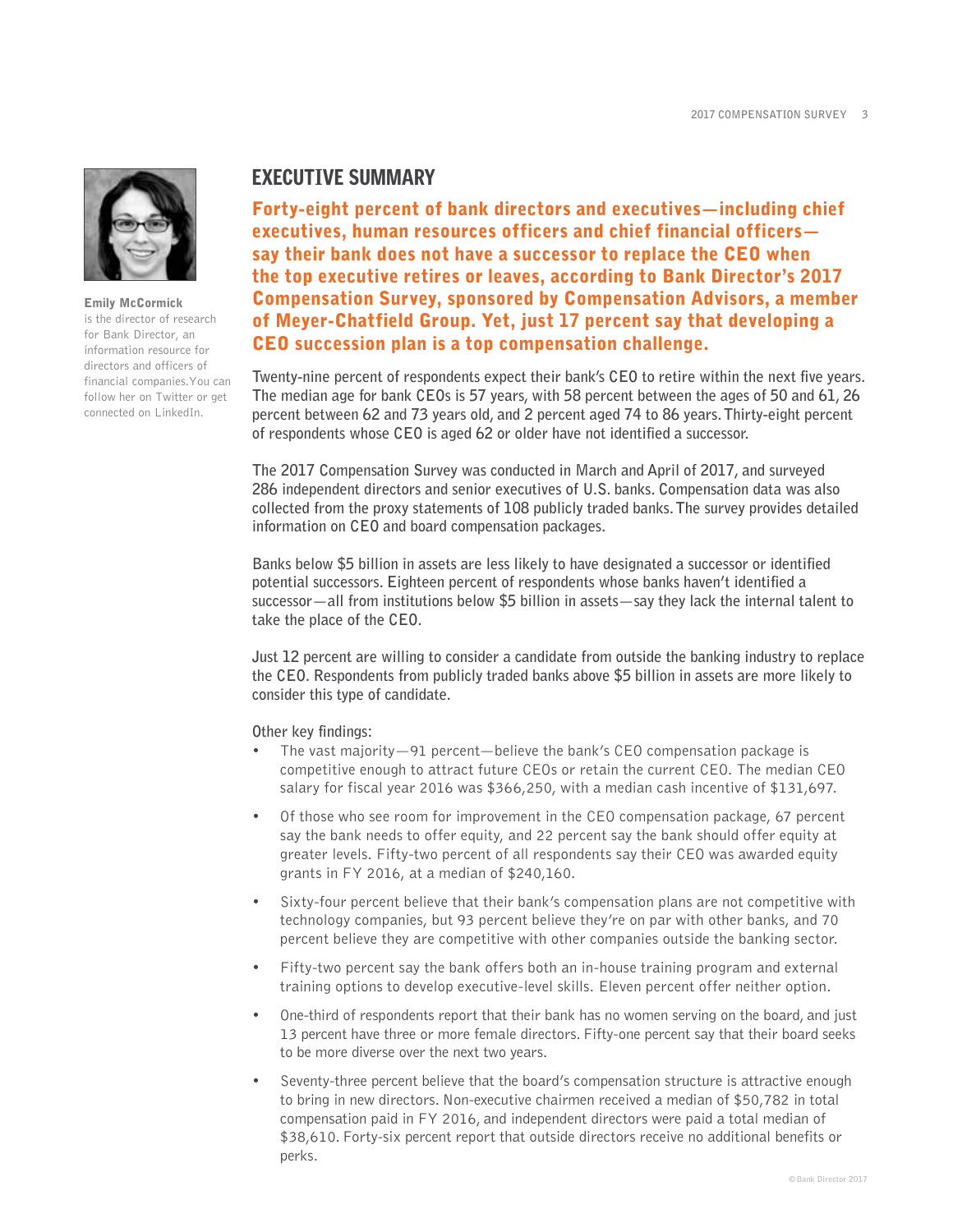# ATTRACTING EXECUTIVE TALENT

#### **1. What are your top three compensation challenges for 2017?**

Respondents were asked to select no more than three.

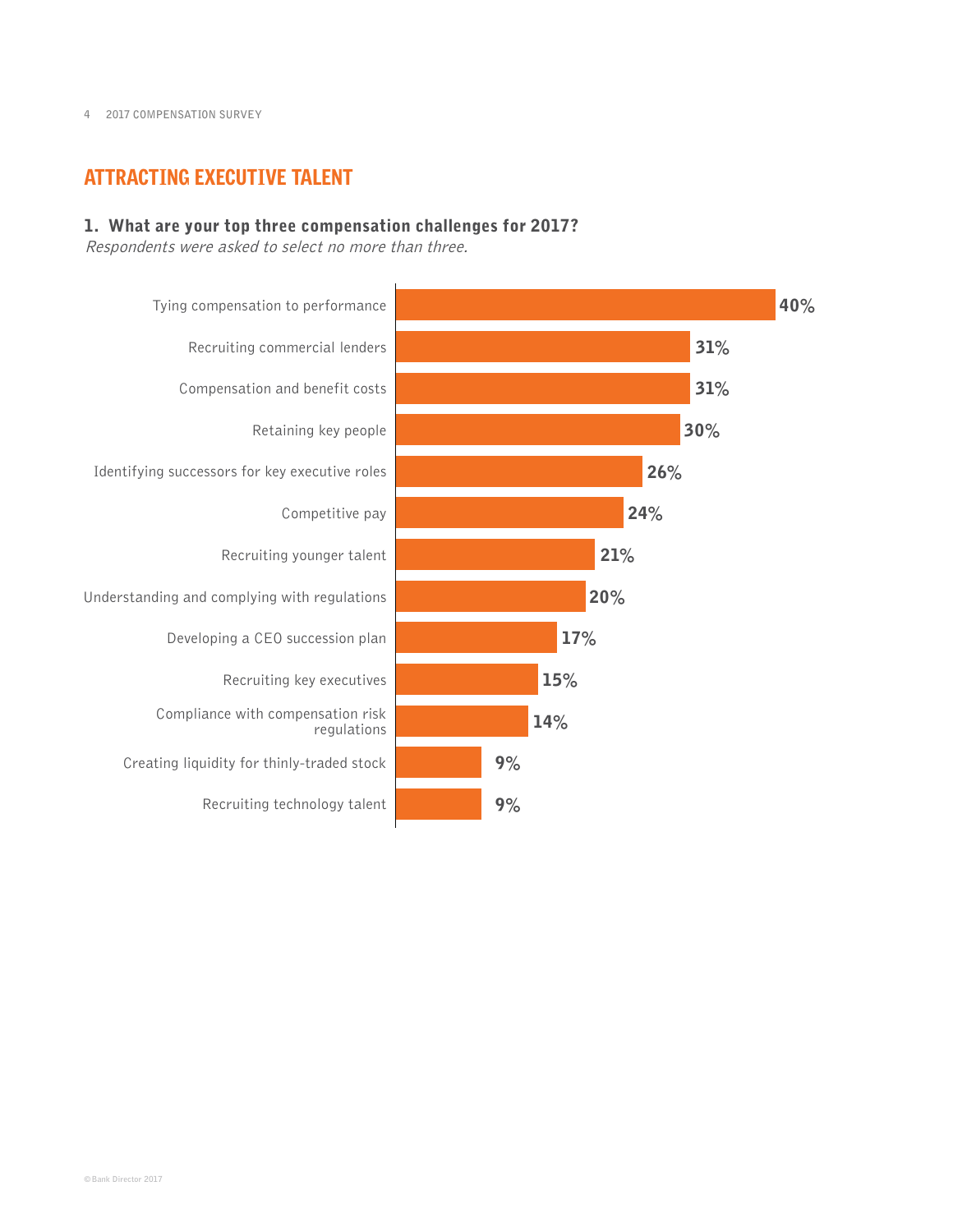| <b>Bank Asset Size</b>                            | $>$ \$5B                 | \$1B-\$5B | \$500M-<br>\$1B | \$250M-<br>\$500M | $<$ \$250M | <b>Total</b> |
|---------------------------------------------------|--------------------------|-----------|-----------------|-------------------|------------|--------------|
| Tying compensation to performance                 | 38%                      | 34%       | 43%             | 45%               | 37%        | 40%          |
| Recruiting commercial lenders                     | 15%                      | 33%       | 25%             | 42%               | 31%        | 31%          |
| Compensation and benefit costs                    | 15%                      | 30%       | 25%             | 39%               | 40%        | 31%          |
| Retaining key people                              | 31%                      | 27%       | 32%             | 29%               | 37%        | 30%          |
| Identifying successors for key executive<br>roles | 27%                      | 27%       | 36%             | 13%               | 29%        | 26%          |
| Competitive pay                                   | 27%                      | 25%       | 18%             | 26%               | 23%        | 24%          |
| Recruiting younger talent                         | 31%                      | 19%       | 27%             | 10%               | 29%        | 21%          |
| Understanding and complying with<br>regulations   | 31%                      | 19%       | 20%             | 19%               | 14%        | 20%          |
| Developing a CEO succession plan                  | 31%                      | 19%       | 18%             | 15%               | 6%         | 17%          |
| Recruiting key executives                         | 15%                      | 12%       | 16%             | 15%               | 17%        | 15%          |
| Compliance with compensation risk<br>regulations  | 23%                      | 19%       | 16%             | 10%               | 3%         | 14%          |
| Creating liquidity for thinly-traded stock        | $\overline{\phantom{0}}$ | 9%        | 9%              | 15%               | 9%         | 9%           |
| Recruiting technology talent                      | 8%                       | 10%       | 7%              | 8%                | 9%         | 9%           |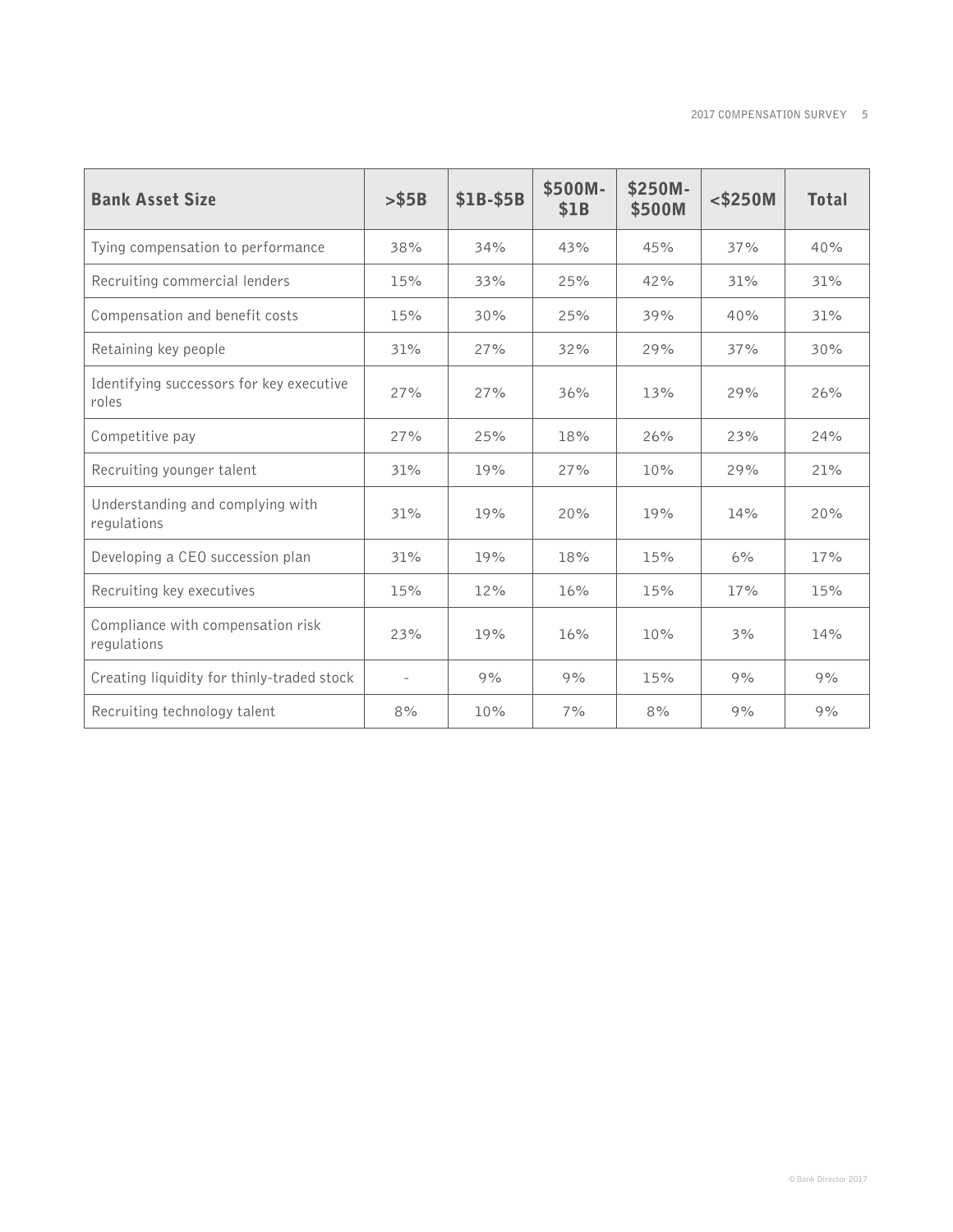

# **2. Does your bank offer an in-house training program or offer external training options to develop the skills needed at the executive level?**



- Yes, we pay/reimburse for external training
- No, none of the above
- $\blacksquare$  Yes, we train in-house

| <b>Bank Asset Size</b>                         | > \$5B                   | \$1B-\$5B | \$500M-<br>\$1B | \$250M-<br>\$500M | $<$ \$250M | <b>Total</b> |
|------------------------------------------------|--------------------------|-----------|-----------------|-------------------|------------|--------------|
| We offer both in-house and external<br>options | 70%                      | 63%       | 45%             | 39%               | 51%        | 52%          |
| Yes, we pay/reimburse for external<br>training | 15%                      | 21%       | 32%             | 35%               | 29%        | 27%          |
| No, none of the above                          | $\overline{\phantom{a}}$ | 9%        | 11%             | 18%               | 14%        | 11%          |
| Yes, we train in-house                         | 15%                      | 7%        | 12%             | 8%                | 6%         | 9%           |

# **3. Regarding executive talent and key positions, do you believe that your bank's compensation plans are competitive...**

| <b>WITH OTHER BANKS?</b> |                          |           |                 |                   |            |              |
|--------------------------|--------------------------|-----------|-----------------|-------------------|------------|--------------|
| <b>Bank Asset Size</b>   | > \$5B                   | \$1B-\$5B | \$500M-<br>\$1B | \$250M-<br>\$500M | $<$ \$250M | <b>Total</b> |
| Yes                      | 100%                     | 99%       | 89%             | 95%               | 76%        | 93%          |
| No                       | $\overline{\phantom{a}}$ | $1\%$     | 11%             | 5%                | 24%        | 7%           |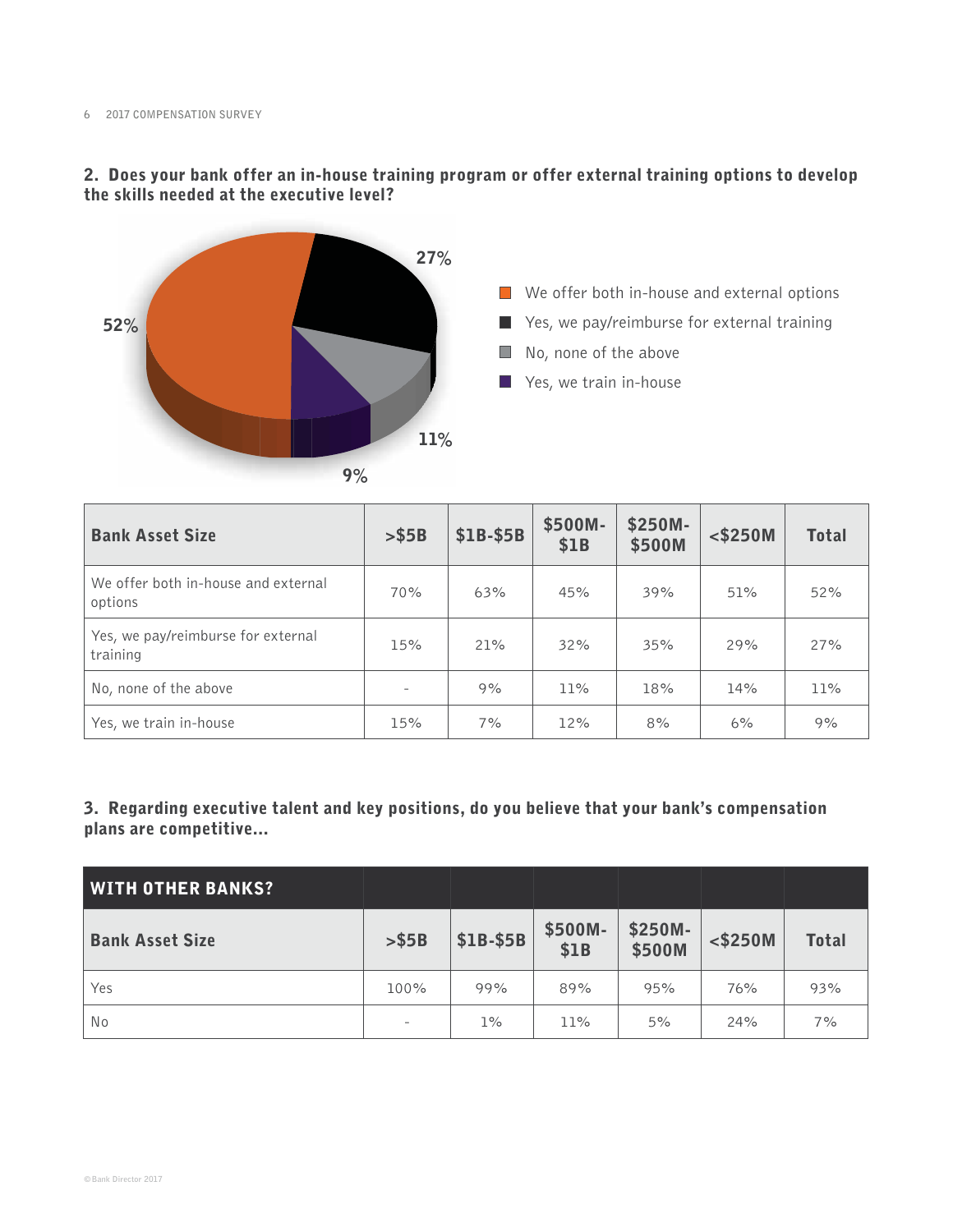**Total** 

| <b>WITH TECHNOLOGY COMPANIES?</b> |        |           |                 |                   |            |              |  |  |  |
|-----------------------------------|--------|-----------|-----------------|-------------------|------------|--------------|--|--|--|
| <b>Bank Asset Size</b>            | > \$5B | \$1B-\$5B | \$500M-<br>\$1B | \$250M-<br>\$500M | $<$ \$250M | <b>Total</b> |  |  |  |
| Yes                               | 26%    | 37%       | 48%             | 31%               | 27%        | 36%          |  |  |  |
| No                                | 74%    | 63%       | 52%             | 69%               | 73%        | 64%          |  |  |  |

| WITH OTHER COMPANIES OUTSIDE THE BANKING SECTOR? |          |           |                        |                   |            |             |  |  |  |  |
|--------------------------------------------------|----------|-----------|------------------------|-------------------|------------|-------------|--|--|--|--|
| <b>Bank Asset Size</b>                           | $>$ \$5B | \$1B-\$5B | \$500M-<br><b>\$1B</b> | \$250M-<br>\$500M | $<$ \$250M | <b>Tota</b> |  |  |  |  |
| Yes                                              | 77%      | 68%       | 70%                    | 70%               | 68%        | 70%         |  |  |  |  |
|                                                  |          |           |                        |                   |            |             |  |  |  |  |

| <b>WITH OTHER BANKS?</b> |            |            |            |                                |              |
|--------------------------|------------|------------|------------|--------------------------------|--------------|
| Title                    | <b>CEO</b> | <b>CFO</b> | <b>HRO</b> | <b>Chairman or</b><br>director | <b>Total</b> |
| Yes                      | 89%        | 95%        | 90%        | 95%                            | 93%          |
| No                       | 11%        | 5%         | 10%        | 5%                             | 7%           |

No 23% 32% 30% 30% 32% 30%

| <b>WITH TECHNOLOGY COMPANIES?</b> |            |            |            |                                |              |  |  |  |  |
|-----------------------------------|------------|------------|------------|--------------------------------|--------------|--|--|--|--|
| <b>Title</b>                      | <b>CEO</b> | <b>CFO</b> | <b>HRO</b> | <b>Chairman or</b><br>director | <b>Total</b> |  |  |  |  |
| Yes                               | 27%        | 47%        | 23%        | 44%                            | 36%          |  |  |  |  |
| No                                | 73%        | 53%        | 77%        | 56%                            | 64%          |  |  |  |  |

| WITH OTHER COMPANIES OUTSIDE THE BANKING SECTOR? |            |            |            |                                |              |  |  |  |  |
|--------------------------------------------------|------------|------------|------------|--------------------------------|--------------|--|--|--|--|
| <b>Title</b>                                     | <b>CEO</b> | <b>CFO</b> | <b>HRO</b> | <b>Chairman or</b><br>director | <b>Total</b> |  |  |  |  |
| Yes                                              | 66%        | 81%        | 67%        | 75%                            | 70%          |  |  |  |  |
| No                                               | 34%        | 19%        | 33%        | 25%                            | 30%          |  |  |  |  |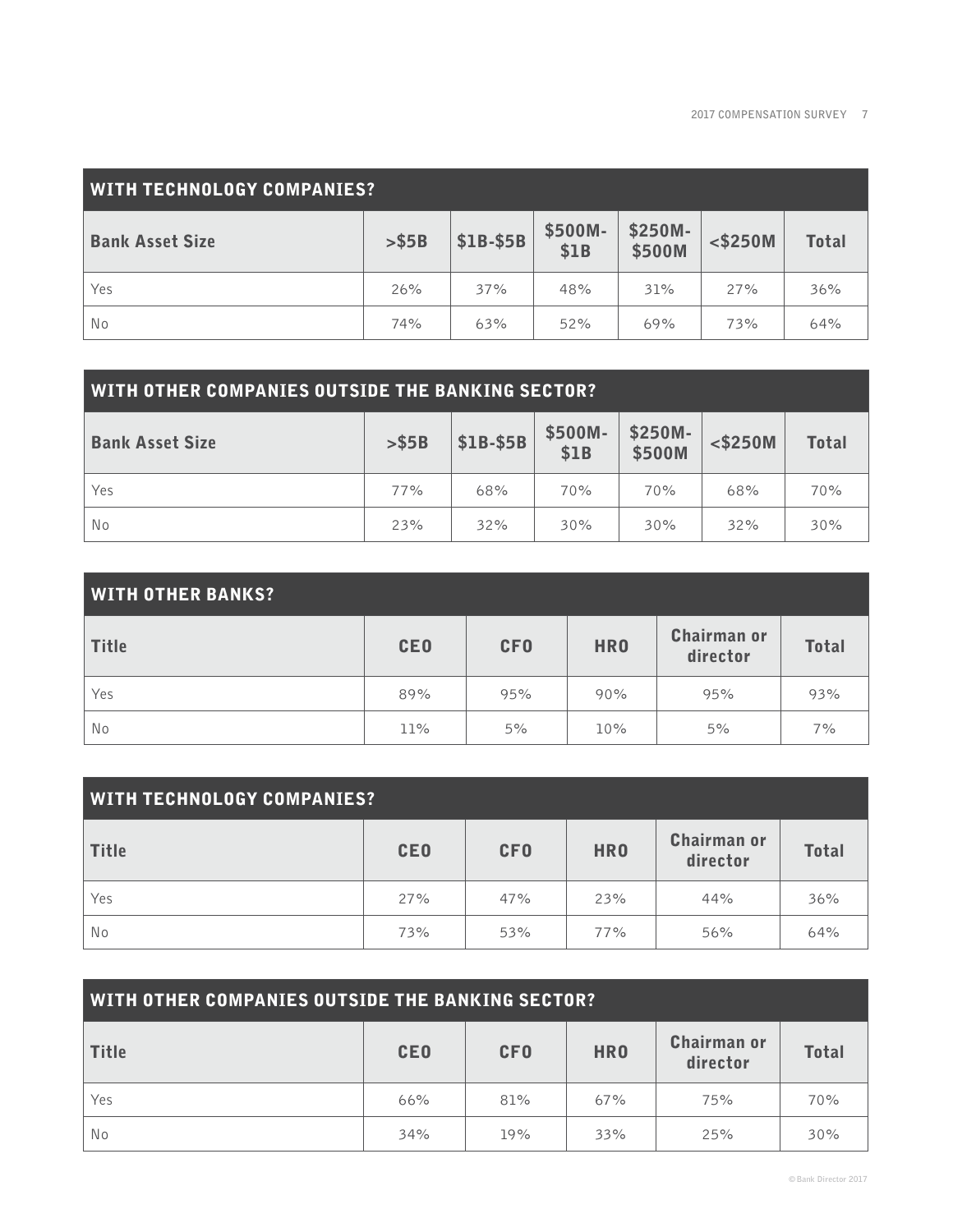**8 2017 COMPENSATION SURVEY**



**4. Does the bank pay enough to attract and/or retain the necessary executive-level talent to sustain the bank?**



| <b>Bank Asset Size</b> | > \$5B | \$1B-\$5B | \$500M-<br>\$1B | \$250M-<br>\$500M | $<$ \$250M | <b>Total</b> |
|------------------------|--------|-----------|-----------------|-------------------|------------|--------------|
| Yes                    | 89%    | 84%       | 72%             | 82%               | 57%        | 77%          |
| Unsure                 | 11%    | 15%       | 23%             | 10%               | 31%        | 17%          |
| No                     | -      | $1\%$     | 5%              | 8%                | 11%        | 5%           |

# CEO COMPENSATION & SUCCESSION

# **5. The CEO at my bank received the following types of compensation in FY 2016.**

Proxy data included. Respondents were asked to select all that apply.

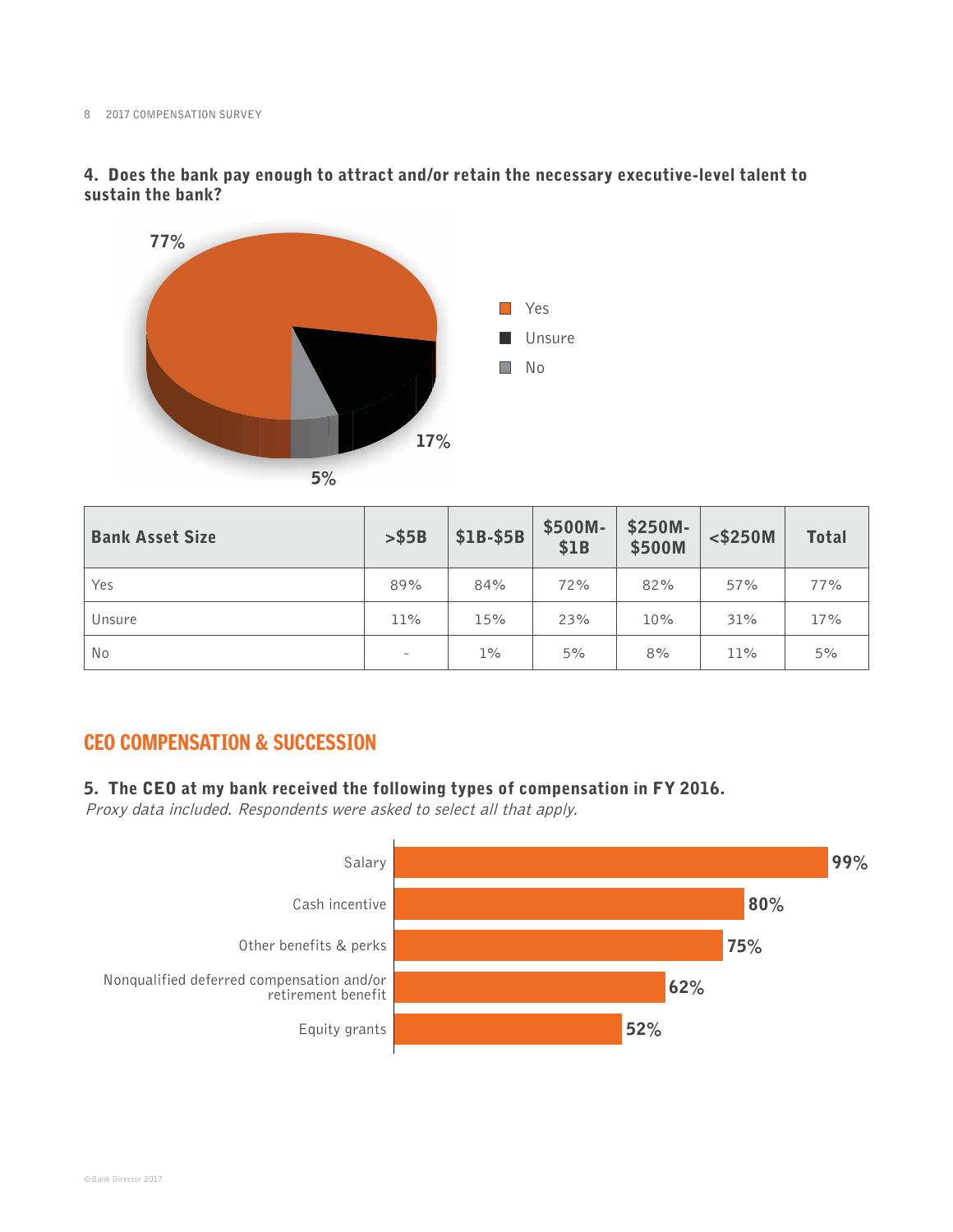| <b>Bank Asset Size</b>                                          | > \$5B | \$1B-\$5B | \$500M-<br>\$1B | \$250M-<br>\$500M | $<$ \$250M | <b>Total</b> |
|-----------------------------------------------------------------|--------|-----------|-----------------|-------------------|------------|--------------|
| Salary                                                          | 99%    | 100%      | 100%            | 98%               | 100%       | 99%          |
| Cash incentive                                                  | 97%    | 88%       | 78%             | 68%               | 53%        | 80%          |
| Other benefits & perks                                          | 88%    | 81%       | 72%             | 61%               | 58%        | 75%          |
| Nonqualified deferred compensation<br>and/or retirement benefit | 86%    | 65%       | 60%             | 45%               | 36%        | 62%          |
| Equity grants                                                   | 90%    | 62%       | 40%             | 27%               | 17%        | 52%          |

| <b>Bank Ownership</b>                                           | <b>Public</b> | <b>Private</b> | <b>Mutual</b> | <b>Total</b> |
|-----------------------------------------------------------------|---------------|----------------|---------------|--------------|
| Salary                                                          | 99%           | 99%            | 100%          | 99%          |
| Cash incentive                                                  | 88%           | 67%            | 74%           | 80%          |
| Other benefits & perks                                          | 83%           | 63%            | 53%           | 75%          |
| Nonqualified deferred compensation and/or<br>retirement benefit | 72%           | 45%            | 47%           | 62%          |
| Equity grants                                                   | 71%           | 25%            | 11%           | 52%          |

### **6. Enter the cash compensation amounts for the CEO of your bank for FY 2016.**

Median values reported. Proxy data included. Respondents were asked to enter a value greater than zero or leave the field blank. \*Indicates a count of less than 10 within a field.

| <b>Bank Asset Size</b>            | > \$5B      | \$1B-\$5B | \$500M-<br>\$1B | \$250M-<br>\$500M | $<$ \$250M | <b>Total</b> |
|-----------------------------------|-------------|-----------|-----------------|-------------------|------------|--------------|
| Salary                            | \$826,731   | \$442,500 | \$320,202       | \$250,000         | \$172,000  | \$366,250    |
| Cash incentive                    | \$765,416   | \$190,000 | \$85,000        | \$40,000          | \$20,000   | \$131,697    |
| Equity grants (fair market value) | \$1,349,916 | \$152,915 | \$70,000        | \$44,562          | $$25,000*$ | \$240,160    |
| Benefits & perks                  | \$76,119    | \$33,641  | \$41,585        | \$20,000          | \$12,000   | \$35,000     |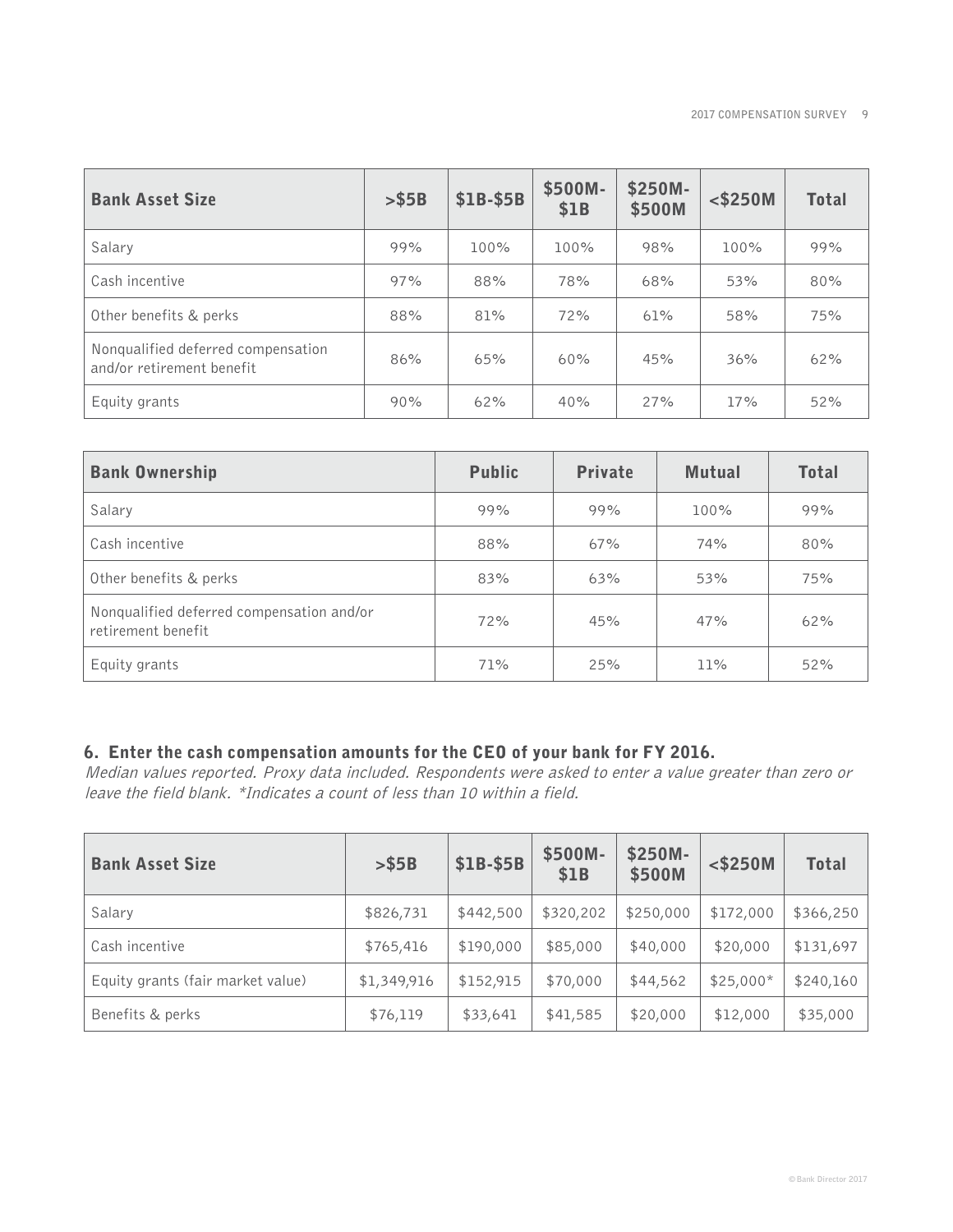#### **10 2017 COMPENSATION SURVEY**

| <b>Bank Ownership</b>             | <b>Public</b> | <b>Private</b> | <b>Mutual</b>            | <b>Total</b> |
|-----------------------------------|---------------|----------------|--------------------------|--------------|
| Salary                            | \$465,000     | \$244,000      | \$336,000                | \$366,250    |
| Cash incentive                    | \$213,958     | \$40,000       | \$62,500                 | \$131,697    |
| Equity grants (fair market value) | \$395,070     | \$35,000       | $\overline{\phantom{a}}$ | \$240,160    |
| Benefits & perks                  | \$45,911      | \$15,000       | \$40,000                 | \$35,000     |

| <b>Region</b>                     | <b>Southeast</b> | Mid-<br><b>Atlantic</b> | <b>Northeast</b> | <b>Midwest</b> | West      | <b>Total</b> |
|-----------------------------------|------------------|-------------------------|------------------|----------------|-----------|--------------|
| Salary                            | \$310,000        | \$464,892               | \$476,975        | \$300,000      | \$436,000 | \$366,250    |
| Cash incentive                    | \$72,000         | \$148,001               | \$175,000        | \$106,029      | \$198,240 | \$131,697    |
| Equity grants (fair market value) | \$497,107        | \$268,081               | \$514,505        | \$156,458      | \$192,000 | \$240,160    |
| Benefits & perks                  | \$35,000         | \$31,013                | \$75,000         | \$25,000       | \$35,050  | \$35,000     |

# **7. What is the age of your bank's CEO?**

Proxy data included.

| 14% |                    | 58%                        |                    | 26%         | 2% |
|-----|--------------------|----------------------------|--------------------|-------------|----|
|     | $\Box$ 38-49 years | $\blacksquare$ 50-61 years | $\Box$ 62-73 years | 74-86 years |    |

| <b>Bank Asset Size</b> | $>$ \$5B | \$1B-\$5B | $$500M-$<br>$$1B$ | \$250M-<br>\$500M | $<$ \$250M | <b>Total</b> |
|------------------------|----------|-----------|-------------------|-------------------|------------|--------------|
| Median CEO age         | 61       | 57        | 55                | 56                | 58         | 57           |

| <b>Bank Asset Size</b> | > \$5B | \$1B-\$5B | \$500M-<br>\$1B | \$250M-<br>\$500M | $<$ \$250M | <b>Total</b> |
|------------------------|--------|-----------|-----------------|-------------------|------------|--------------|
| 38 - 49 years          | 4%     | 12%       | 17%             | 22%               | 24%        | 14%          |
| $50 - 61$ years        | 52%    | 63%       | 64%             | 56%               | 47%        | 58%          |
| $62 - 73$ years        | 39%    | 23%       | 17%             | 20%               | 29%        | 26%          |
| 74 - 86 years          | 4%     | 2%        | 2%              | 2%                | $\sim$     | 2%           |

**© Bank Director 2017**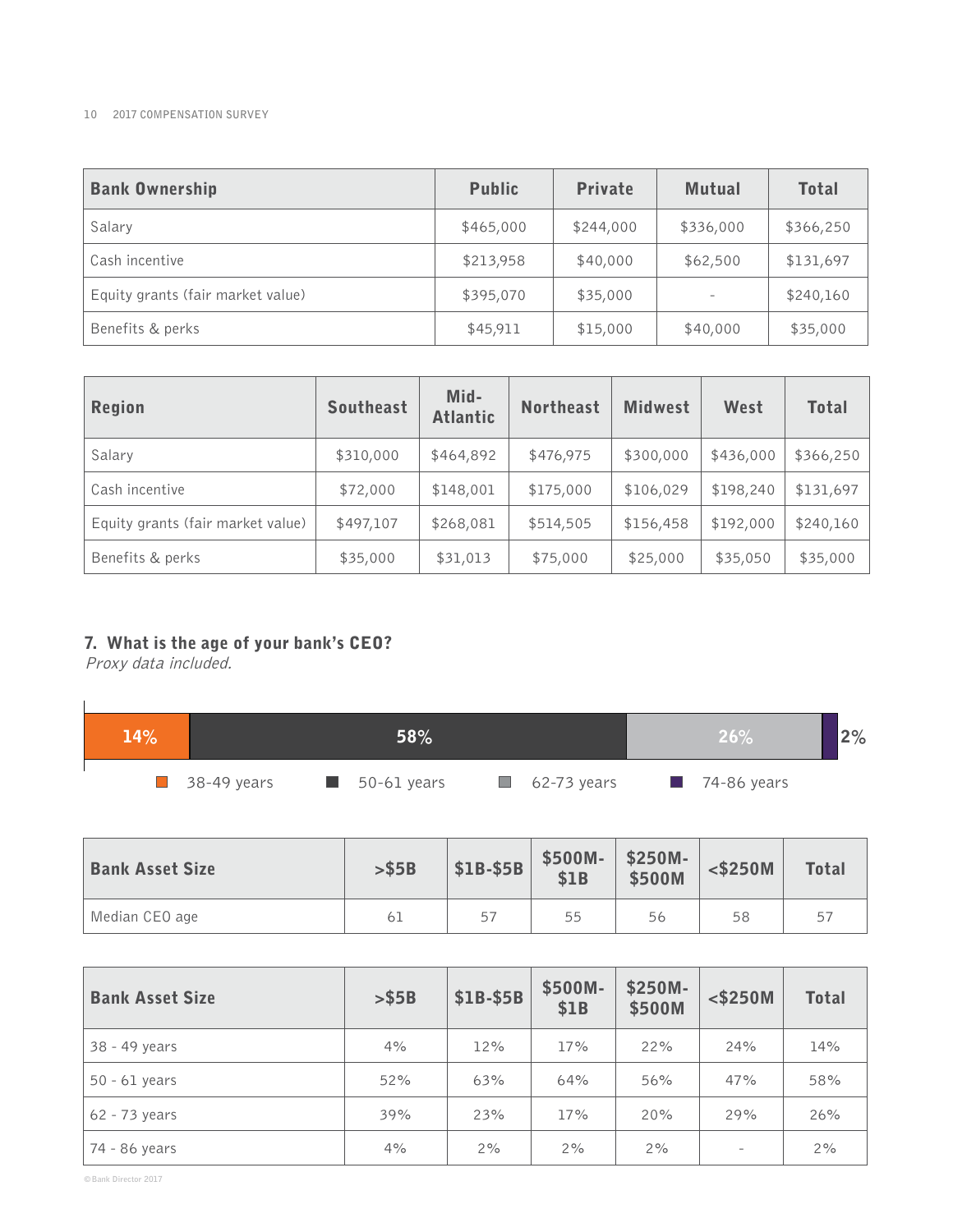# **8. Do you expect your bank's CEO to retire within the next five years?**

\*\*Indicates a base count of less than 10 within a category.



| <b>Bank Asset Size</b> | $>$ \$5B | \$1B-\$5B | \$500M-<br>\$1B | \$250M-<br>\$500M | $<$ \$250M | <b>Total</b> |
|------------------------|----------|-----------|-----------------|-------------------|------------|--------------|
| No                     | 60%      | 69%       | 80%             | 70%               | 66%        | 71%          |
| Yes                    | 40%      | 31%       | 20%             | 30%               | 34%        | 29%          |

| <b>CEO Age (Years)</b> | 38-49 | $50 - 61$ | 62-73 | $74 - 86$ ** | <b>Total</b> |
|------------------------|-------|-----------|-------|--------------|--------------|
| No                     | 97%   | 84%       | 14%   | 25%          | 71%          |
| Yes                    | 3%    | 16%       | 86%   | 75%          | 29%          |

## **9. Has your bank identified a successor or potential successors for the CEO?**

\*\*Indicates a base count of less than 10 within a category.

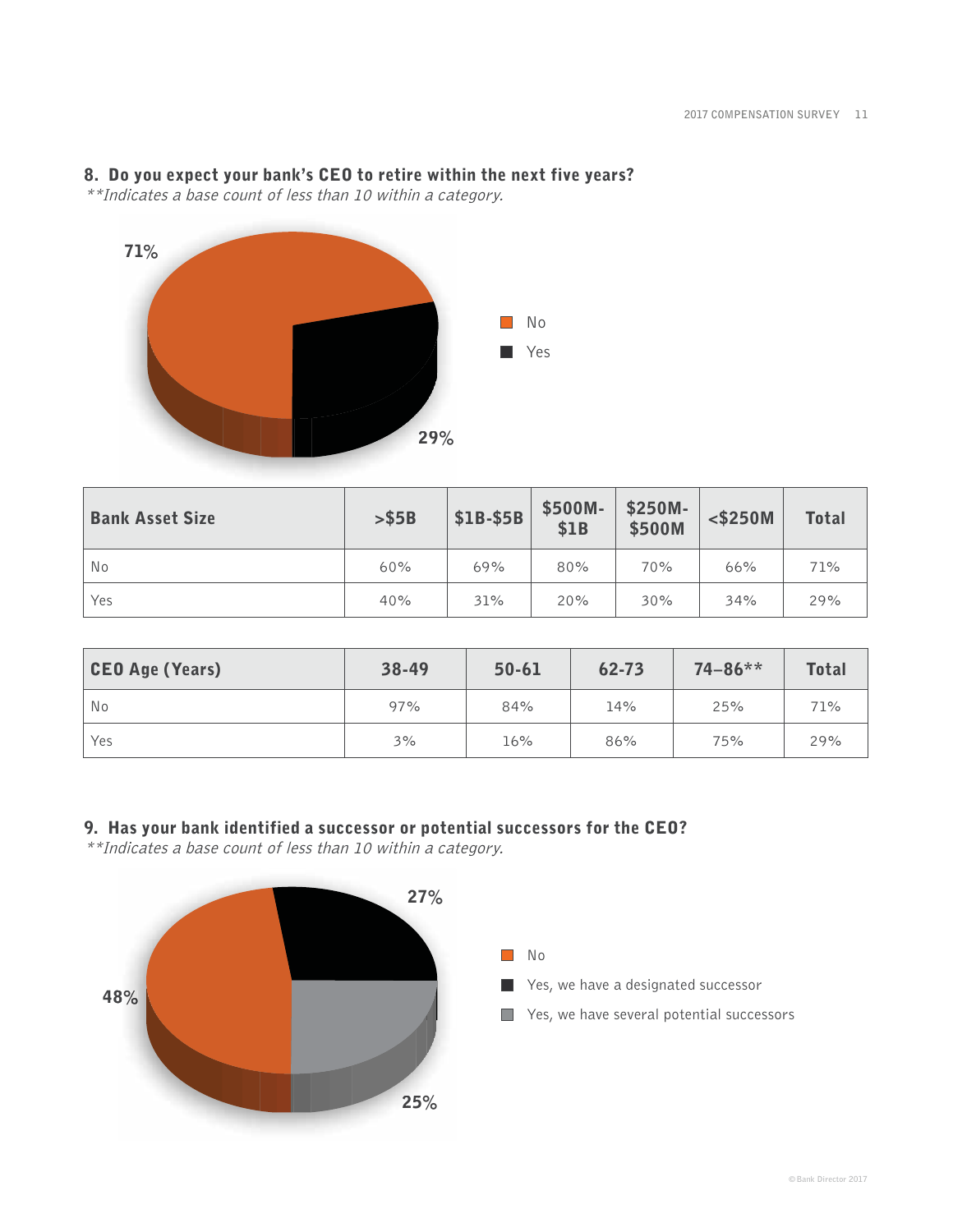#### **12 2017 COMPENSATION SURVEY**

| <b>Bank Asset Size</b>                       | $>$ \$5B | \$1B-\$5B | \$500M-<br>\$1B | \$250M-<br>\$500M | $<$ \$250M | <b>Total</b> |
|----------------------------------------------|----------|-----------|-----------------|-------------------|------------|--------------|
| No                                           | 19%      | 45%       | 61%             | 53%               | 44%        | 48%          |
| Yes, we have a designated successor          | 25%      | 33%       | 20%             | 20%               | 38%        | 27%          |
| Yes, we have several potential<br>SUCCESSOMS | 56%      | 22%       | 20%             | 27%               | 19%        | 25%          |

| <b>CEO Age (Years)</b>                      | 38-49 | $50 - 61$ | 62-73 | $74 - 86$ ** | <b>Total</b> |
|---------------------------------------------|-------|-----------|-------|--------------|--------------|
| No                                          | 59%   | 46%       | 43%   |              | 48%          |
| Yes, we have a designated successors        | 16%   | 26%       | 31%   | 75%          | 25%          |
| Yes, we have several potential<br>SUCCESSOM | 24%   | 28%       | 26%   | 25%          | 27%          |

## **10. If your bank has not identified a successor or potential successors, why?**

Respondents were asked to select all that apply. Question was only asked of respondents who indicate that the bank has not designated a successor or identified potential successors. \*\*Indicates a base count of less than 10 within a category



| <b>Bank Asset Size</b>                                      | $>$ \$5B** | \$1B-\$5B | \$500M-<br>\$1B | \$250M-<br>\$500M | $<$ \$250M | <b>Total</b> |
|-------------------------------------------------------------|------------|-----------|-----------------|-------------------|------------|--------------|
| Our CEO doesn't plan to retire soon                         | 100%       | 55%       | 54%             | 52%               | 43%        | 53%          |
| We plan to identify a successor but<br>have not done so yet | 67%        | 41%       | 39%             | 48%               | 29%        | 41%          |
| We have a young CEO                                         | 33%        | 23%       | 29%             | 32%               | 7%         | 25%          |
| We lack the necessary internal talent                       |            | 23%       | 14%             | 12%               | 36%        | 18%          |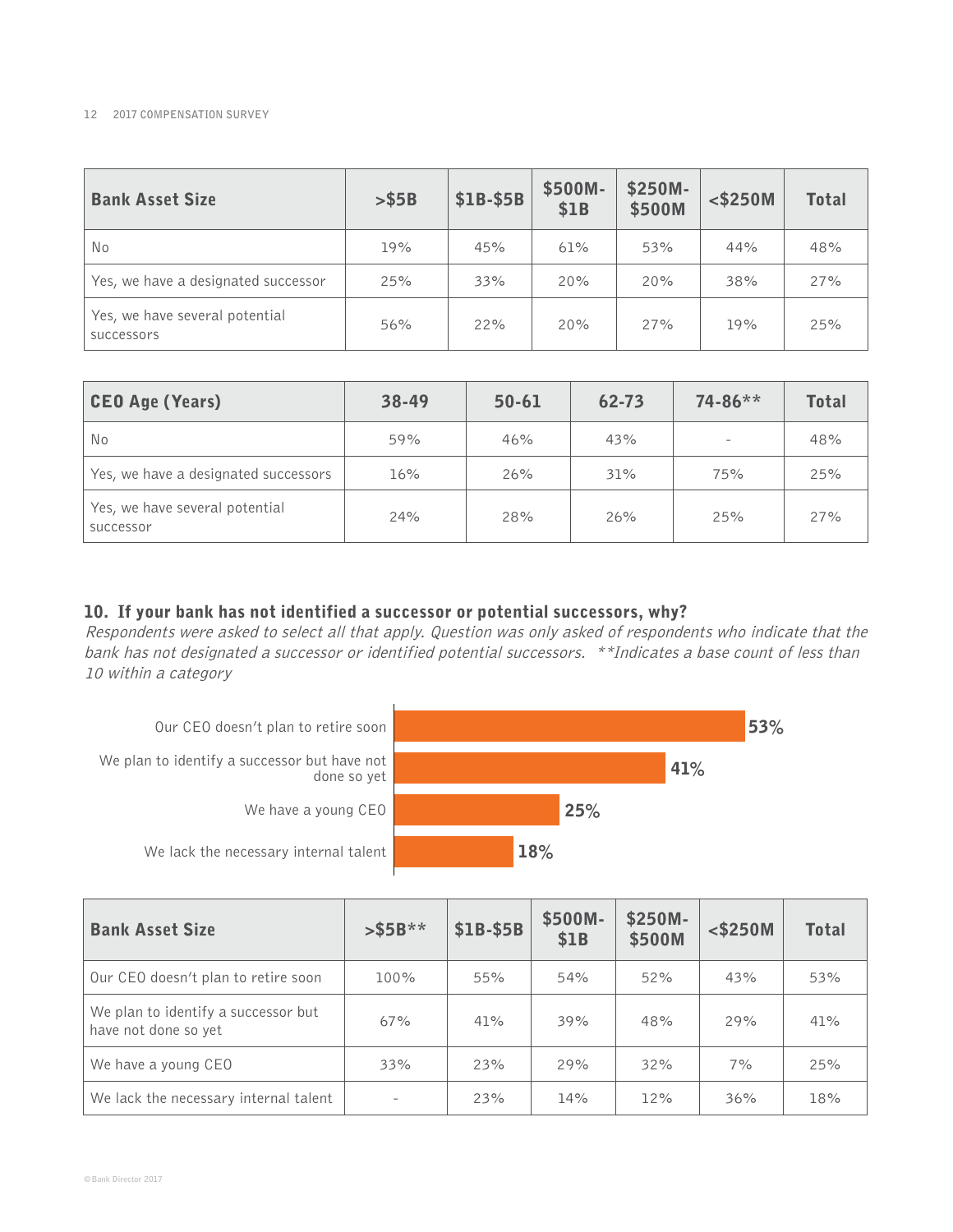| <b>CEO Age (Years)</b>                                      | 38-49 | $50 - 61$ | 62-73  | $74 - 86$ ** | <b>Total</b> |
|-------------------------------------------------------------|-------|-----------|--------|--------------|--------------|
| Our CEO doesn't plan to retire soon                         | 73%   | 57%       | 13%    |              | 53%          |
| We plan to identify a successor but<br>have not done so yet | 14%   | 46%       | 60%    |              | 41%          |
| We have a young CEO                                         | 55%   | 17%       | $\sim$ |              | 25%          |
| We lack the necessary internal talent                       | 9%    | 24%       | 27%    |              | 18%          |

## **11. If your bank were to replace its CEO, would you be willing to consider a candidate from outside of the banking industry, or do you believe that banking experience is necessary?**

**12% 88%**  $\blacksquare$  Banking experience is necessary for the CEO  $\blacksquare$  I would consider a candidate without a banking background

\*\*Indicates a base count of less than 10 within a category

| <b>Bank Asset Size</b>                                       | $>$ \$5B | \$1B-\$5B | \$500M-<br>\$1B | \$250M-<br>\$500M | $<$ \$250M | <b>Total</b> |
|--------------------------------------------------------------|----------|-----------|-----------------|-------------------|------------|--------------|
| Banking experience is necessary for<br>the CEO               | 75%      | 88%       | 87%             | 94%               | 88%        | 88%          |
| I would consider a candidate without<br>a banking background | 25%      | 12%       | 13%             | 6%                | 12%        | 12%          |

| Title                                                        | <b>CEO</b> | <b>CFO</b>               | <b>HRO</b> | <b>Chairman or</b><br>director | <b>Total</b> |
|--------------------------------------------------------------|------------|--------------------------|------------|--------------------------------|--------------|
| Banking experience is necessary for<br>the CEO               | 93%        | 100%                     | 92%        | 82%                            | 88%          |
| I would consider a candidate without<br>a banking background | 7%         | $\overline{\phantom{0}}$ | 8%         | 18%                            | 12%          |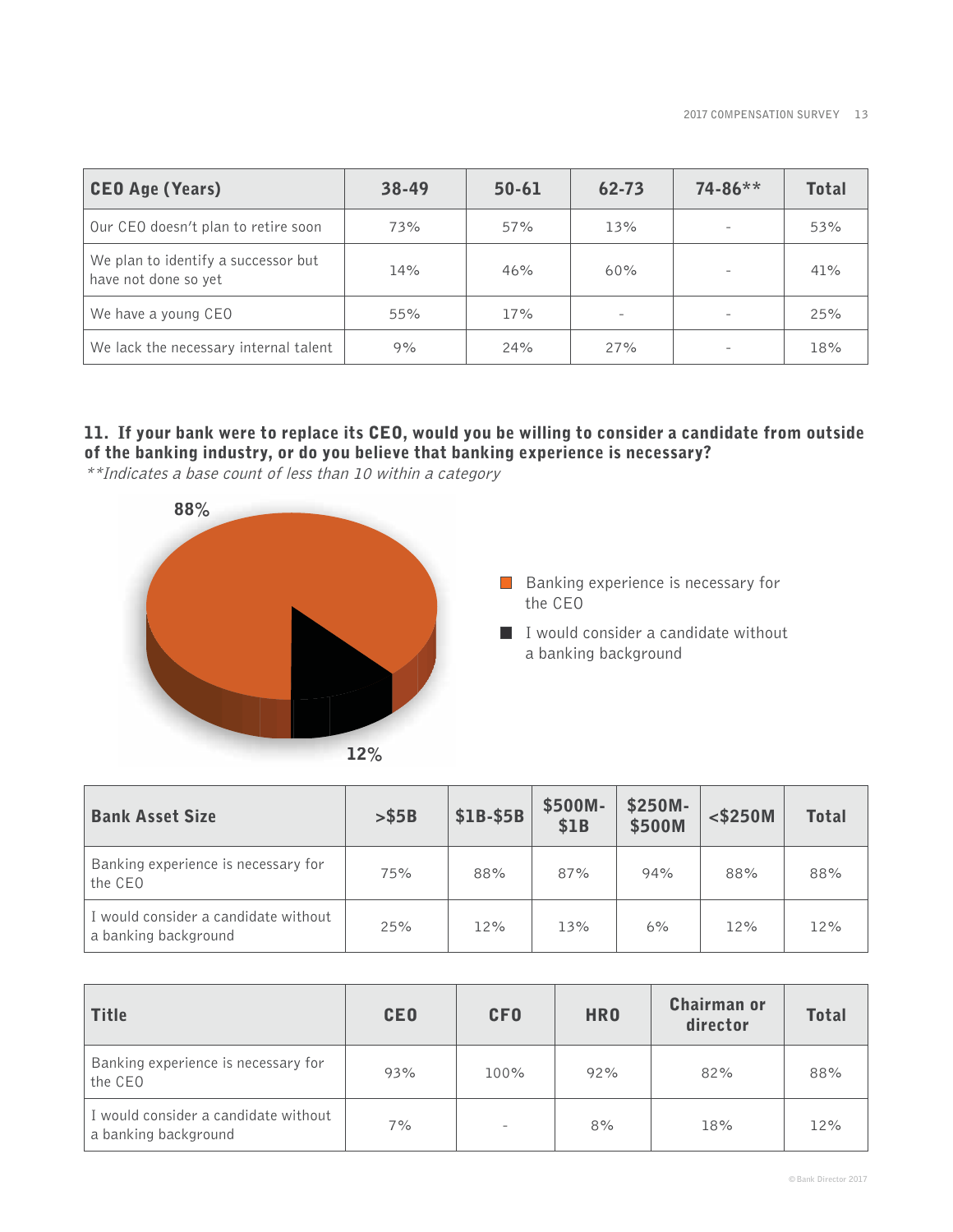#### **14 2017 COMPENSATION SURVEY**

| <b>CEO Age (Years)</b>                                       | 38-49 | $50 - 61$ | 62-73 | $74 - 86$ ** | <b>Total</b> |
|--------------------------------------------------------------|-------|-----------|-------|--------------|--------------|
| Banking experience is necessary for<br>the CEO               | 84%   | 88%       | 89%   | 100%         | 88%          |
| I would consider a candidate without<br>a banking background | 16%   | 12%       | 11%   |              | 12%          |

### **12. Do you believe that your CEO compensation package is attractive enough to retain your current CEO and/or attract future CEOs?**



| <b>Bank Asset Size</b> | > \$5B            | \$1B-\$5B | \$500M-<br>\$1B | \$250M-<br>\$500M | $<$ \$250M | <b>Total</b> |
|------------------------|-------------------|-----------|-----------------|-------------------|------------|--------------|
| Yes                    | 100%              | 96%       | 91%             | 92%               | 75%        | 91%          |
| No                     | $\qquad \qquad =$ | 4%        | 9%              | 8%                | 25%        | 9%           |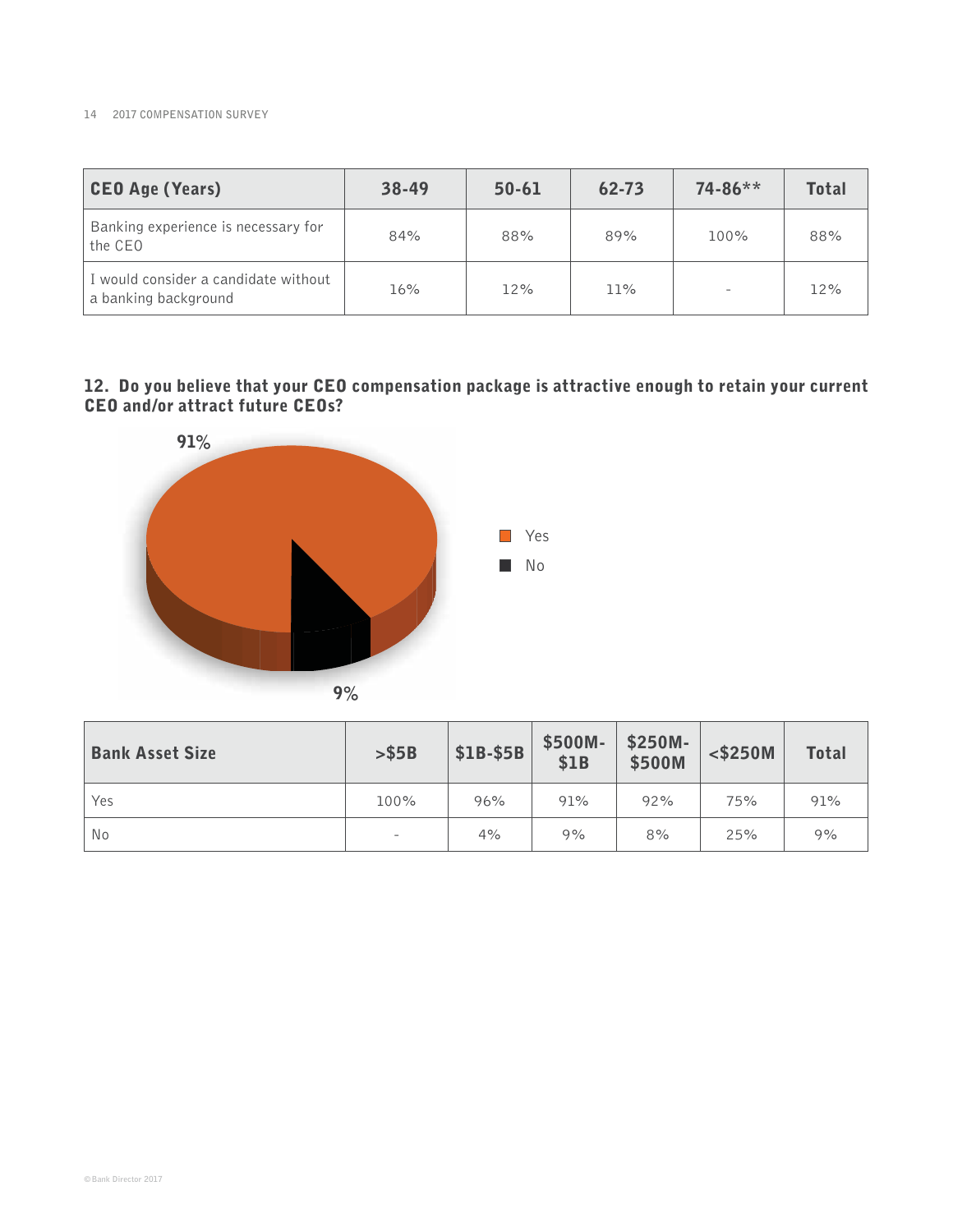#### **13. In your opinion, how could your bank's CEO compensation package be improved?**

Respondents were asked to select all that apply. Question was only asked of respondents who indicate that the bank's CEO compensation package is not attractive enough to retain the current CEO and/or attract future CEOs.



# BOARD COMPENSATION

#### **14. Do your directors and/or non-executive chairman receive compensation for board service?**





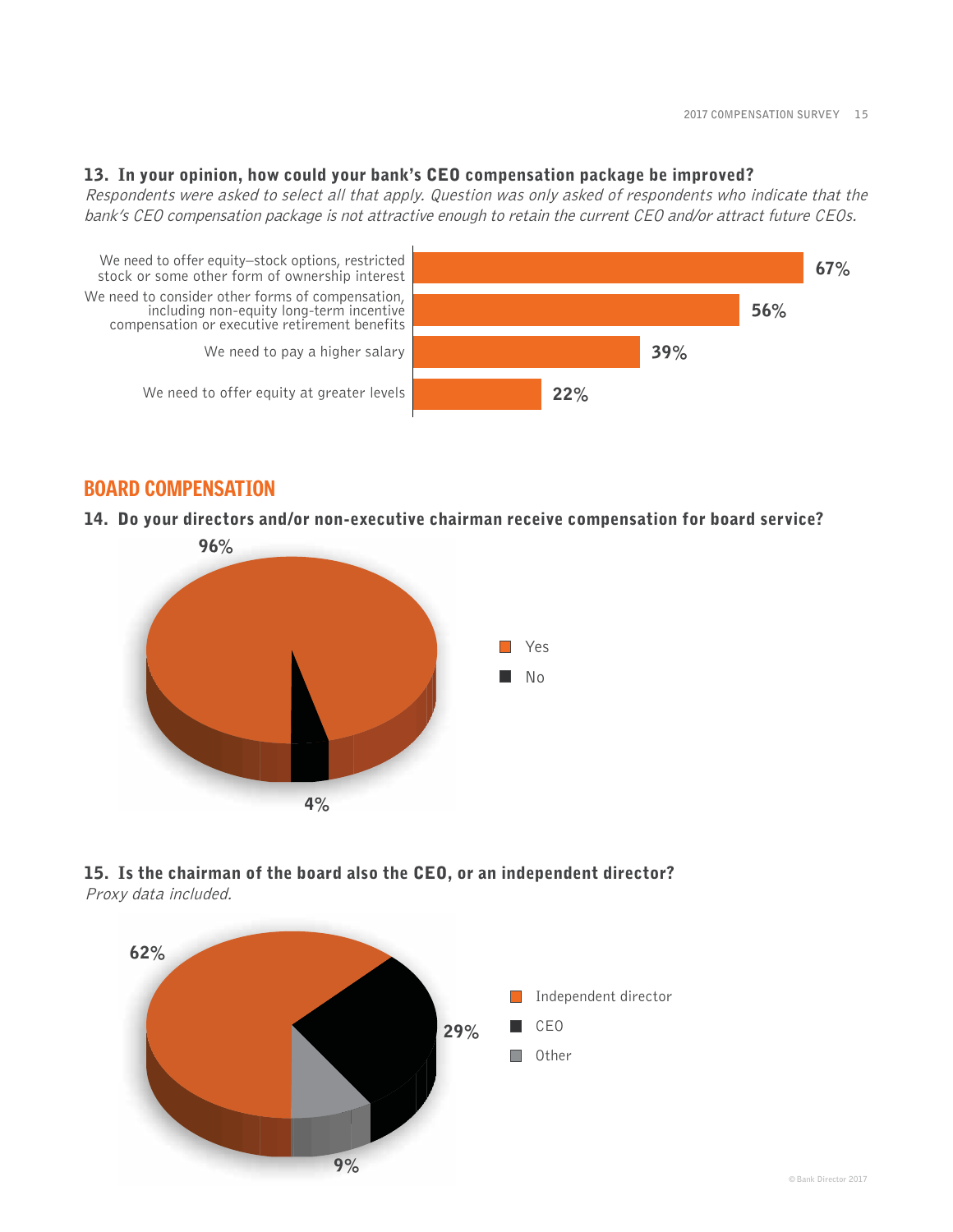#### **16 2017 COMPENSATION SURVEY**

| <b>Bank Asset Size</b> | $>$ \$5B | \$1B-\$5B | \$500M-<br>\$1B | \$250M-<br>\$500M | $<$ \$250M | <b>Total</b> |
|------------------------|----------|-----------|-----------------|-------------------|------------|--------------|
| Independent director   | 44%      | 63%       | 69%             | 70%               | 64%        | 62%          |
| <b>CEO</b>             | 48%      | 28%       | 26%             | 20%               | 17%        | 29%          |
| Other                  | 9%       | 10%       | 5%              | 9%                | 19%        | 9%           |

#### **16. The non-executive chairman at my bank receives the following types of compensation.**

Proxy data included. Respondents were asked to select all that apply. Question was only asked of respondents who indicate that the chairman is an independent director and that the directors and/or non-executive chairman receive compensation.



| <b>Bank Asset Size</b>         | $>$ \$5B | \$1B-\$5B | \$500M-<br>\$1B | \$250M-<br>\$500M | $<$ \$250M | <b>Total</b> |
|--------------------------------|----------|-----------|-----------------|-------------------|------------|--------------|
| Annual cash retainer           | 100%     | 81%       | 73%             | 62%               | 10%        | 71%          |
| Board meeting fee              | 39%      | 66%       | 73%             | 74%               | 95%        | 68%          |
| Committee fees                 | 21%      | 44%       | 49%             | 53%               | 55%        | 45%          |
| Equity compensation            | 79%      | 53%       | 31%             | 15%               | 10%        | 40%          |
| Deferred compensation/benefits | 25%      | 29%       | 27%             | 18%               | 25%        | 25%          |
| Committee retainer             | 32%      | 25%       | 9%              | 9%                | 5%         | 17%          |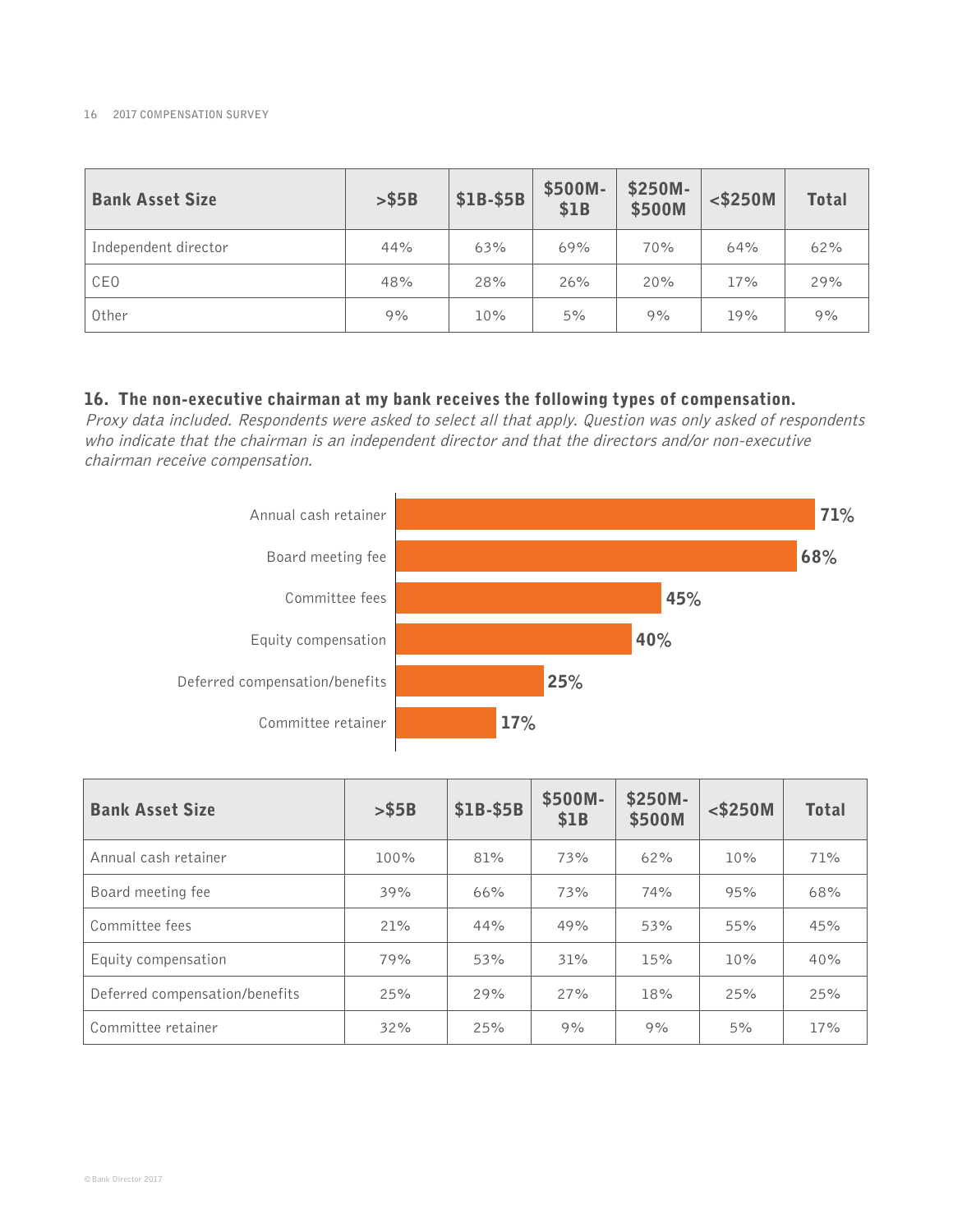| <b>Bank Ownership</b>          | <b>Public</b> | <b>Private</b> | <b>Mutual</b>            | <b>Total</b> |
|--------------------------------|---------------|----------------|--------------------------|--------------|
| Annual cash retainer           | 86%           | 40%            | 53%                      | 71%          |
| Board meeting fee              | 59%           | 84%            | 93%                      | 68%          |
| Committee fees                 | 35%           | 58%            | 80%                      | 45%          |
| Equity compensation            | 59%           | 6%             | $\overline{\phantom{a}}$ | 40%          |
| Deferred compensation/benefits | 29%           | 8%             | 53%                      | 25%          |
| Committee retainer             | 22%           | 4%             | 20%                      | 17%          |

**17. Enter the cash compensation amounts for the non-executive chairman at your bank for FY 2016.**

Median values reported. Proxy data included. Respondents were asked to enter a value greater than zero or leave the field blank. Question was only asked of respondents who indicate that the directors and/or nonexecutive chairman receive compensation. \*Indicates a count of less than 10 within a field. \*\*Indicates a base count of less than 10 within a category.

| <b>NON-EXECUTIVE CHAIRMAN</b>  |           |           |                 |                   |            |              |
|--------------------------------|-----------|-----------|-----------------|-------------------|------------|--------------|
| <b>Bank Asset Size</b>         | > \$5B    | \$1B-\$5B | \$500M-<br>\$1B | \$250M-<br>\$500M | $<$ \$250M | <b>Total</b> |
| Fee per board meeting          | \$1,100   | \$900     | \$1,275         | \$850             | \$860      | \$1,000      |
| Annual cash retainer           | \$78,792  | \$35,000  | \$25,600        | \$16,900          | $$3,000*$  | \$30,000     |
| Equity compensation            | \$48,852  | \$19,994  | \$14,060        | $$12,970*$        |            | \$24,800     |
| Total annual compensation paid | \$143,000 | \$77,047  | \$40,800        | \$25,000          | \$12,000   | \$50,872     |

| <b>NON-EXECUTIVE CHAIRMAN</b>  |               |                |                          |              |  |  |  |  |
|--------------------------------|---------------|----------------|--------------------------|--------------|--|--|--|--|
| <b>Bank Ownership</b>          | <b>Public</b> | <b>Private</b> | <b>Mutual</b>            | <b>Total</b> |  |  |  |  |
| Fee per board meeting          | \$1,000       | \$1,000        | $$1,245*$                | \$1,000      |  |  |  |  |
| Annual cash retainer           | \$38,250      | \$13,500       | $$36,500*$               | \$30,000     |  |  |  |  |
| Equity compensation            | \$25,000      | \$8,600*       | $\overline{\phantom{a}}$ | \$24,800     |  |  |  |  |
| Total annual compensation paid | \$85,683      | \$15,000       | $$36,500*$               | \$50,872     |  |  |  |  |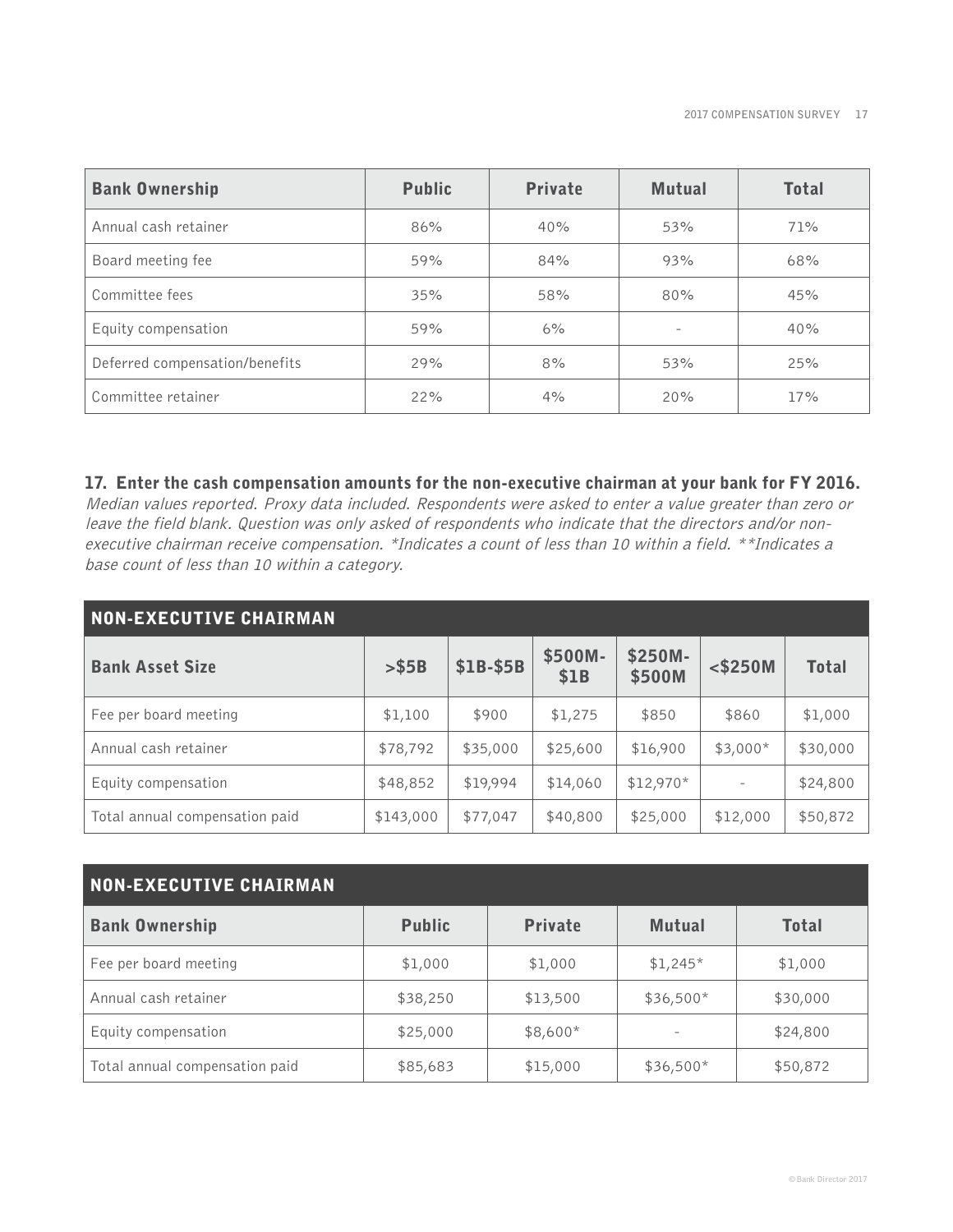#### **18. Outside directors at my bank receive the following types of compensation.**

Proxy data included. Respondents were asked to select all that apply. Question was only asked of respondents who indicate that the directors and/or non-executive chairman receive compensation.



| <b>Bank Asset Size</b>         | $>$ \$5B | \$1B-\$5B | \$500M-<br>\$1B | \$250M-<br>\$500M | $<$ \$250M | <b>Total</b> |
|--------------------------------|----------|-----------|-----------------|-------------------|------------|--------------|
| Annual cash retainer           | 98%      | 83%       | 70%             | 56%               | 26%        | 73%          |
| Board meeting fee              | 42%      | 72%       | 77%             | 72%               | 94%        | 69%          |
| Committee fees                 | 59%      | 63%       | 62%             | 46%               | 58%        | 59%          |
| Equity compensation            | 85%      | 54%       | 32%             | 13%               | 13%        | 45%          |
| Committee retainer             | 80%      | 39%       | 30%             | 8%                |            | 37%          |
| Deferred compensation/benefits | 46%      | 30%       | 28%             | 13%               | 19%        | 29%          |

| <b>Bank Ownership</b>          | <b>Public</b> | <b>Private</b> | <b>Mutual</b>            | <b>Total</b> |
|--------------------------------|---------------|----------------|--------------------------|--------------|
| Annual cash retainer           | 87%           | 44%            | 77%                      | 73%          |
| Board meeting fee              | 62%           | 83%            | 77%                      | 69%          |
| Committee fees                 | 56%           | 63%            | 69%                      | 59%          |
| Equity compensation            | 66%           | 10%            | $\overline{\phantom{a}}$ | 45%          |
| Committee retainer             | 54%           | 9%             | 8%                       | 37%          |
| Deferred compensation/benefits | 37%           | 10%            | 54%                      | 29%          |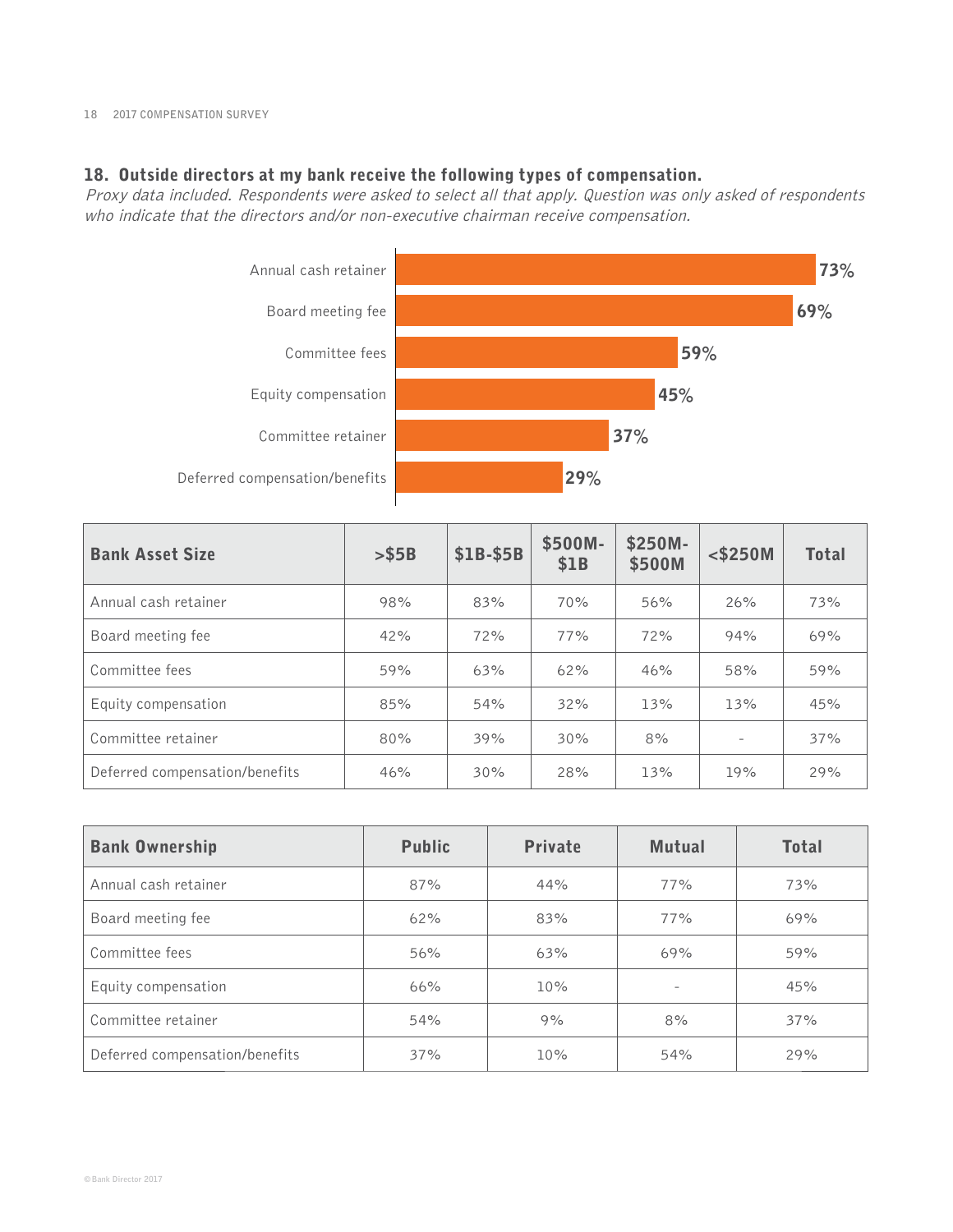#### **19. Enter the cash compensation amounts for outside directors at your bank for FY 2016.**

Median values reported. Proxy data included. Respondents were asked to enter a value greater than zero or leave the field blank. Question was only asked of respondents who indicate that the directors and/or nonexecutive chairman receive compensation. \*Indicates a count of less than 10 within a field.

| <b>OUTSIDE DIRECTOR</b>        |           |           |                 |                   |            |              |
|--------------------------------|-----------|-----------|-----------------|-------------------|------------|--------------|
| <b>Bank Asset Size</b>         | > \$5B    | \$1B-\$5B | \$500M-<br>\$1B | \$250M-<br>\$500M | $<$ \$250M | <b>Total</b> |
| Fee per board meeting          | \$1,500   | \$900     | \$800           | \$800             | \$600      | \$900        |
| Annual cash retainer           | \$50,000  | \$18,000  | \$17,000        | \$9,700           | $$3,500*$  | \$21,000     |
| Equity compensation            | \$51,422  | \$19,257  | \$12,943        | $$9,259*$         | $$5,000*$  | \$29,036     |
| Total annual compensation paid | \$119,996 | \$47,300  | \$26,363        | \$18,250          | \$10,800   | \$38,610     |

# **OUTSIDE DIRECTOR**

| VVI VIDE DINEVIDIN             |               |                |                          |              |
|--------------------------------|---------------|----------------|--------------------------|--------------|
| <b>Bank Ownership</b>          | <b>Public</b> | <b>Private</b> | <b>Mutual</b>            | <b>Total</b> |
| Fee per board meeting          | \$1,000       | \$750          | $$1,125*$                | \$900        |
| Annual cash retainer           | \$25,000      | \$10,000       | $$17,250*$               | \$21,000     |
| Equity compensation            | \$31,480      | \$8,600        | $\overline{\phantom{a}}$ | \$29,036     |
| Total annual compensation paid | \$55,000      | \$14,400       | $$20,250*$               | \$38,610     |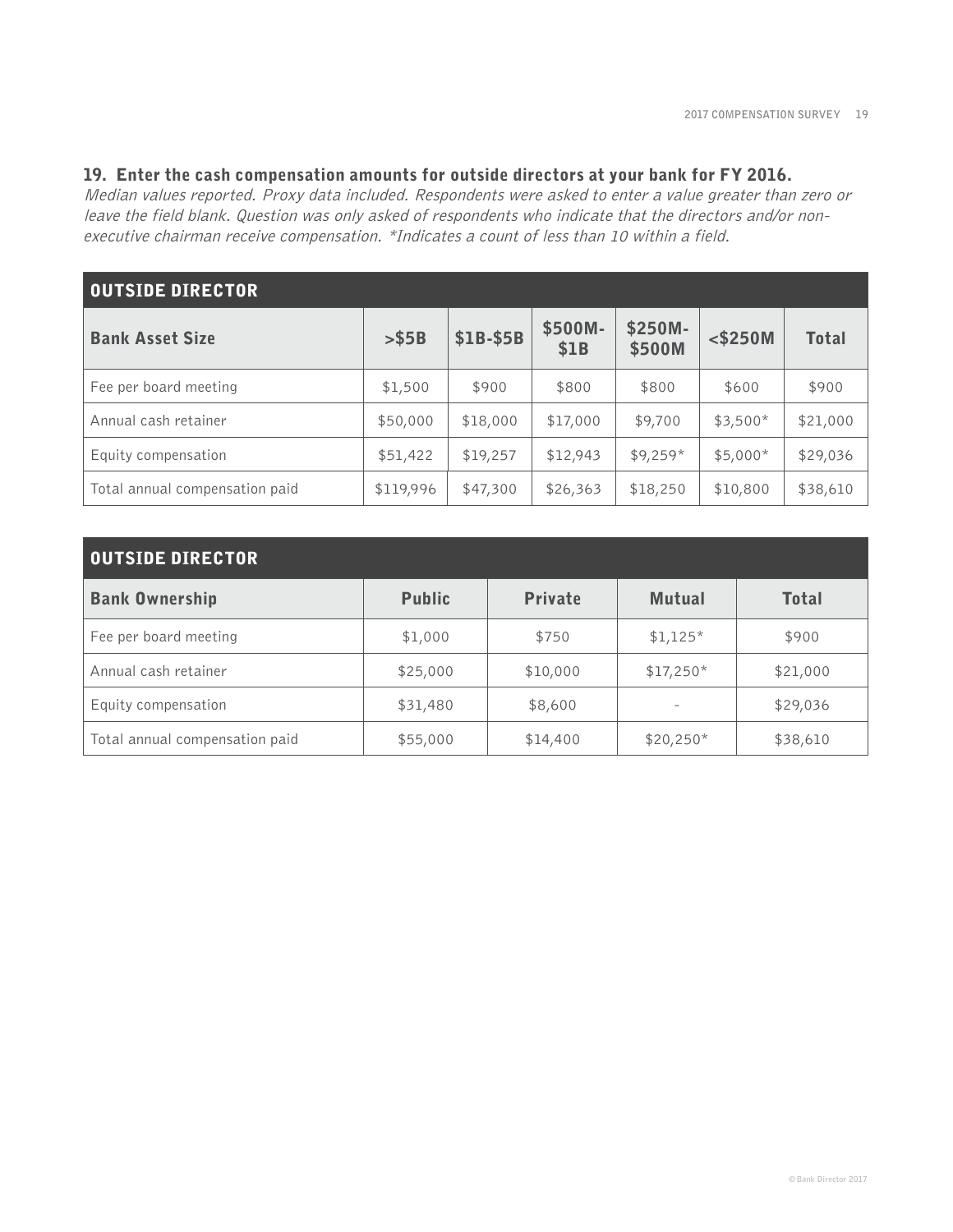#### **20. How many times do the following meet annually?**

Median values reported. Proxy data included. Respondents were asked to enter a value greater than zero or leave the field blank. Question was only asked of respondents who indicate that the directors and/or nonexecutive chairman receive compensation. \*Indicates a count of less than 10 within a field.

| <b>Bank Asset Size</b>          | > \$5B | \$1B-\$5B      | \$500M-<br>\$1B | \$250M-<br>\$500M | $<$ \$250M     | <b>Total</b>   |
|---------------------------------|--------|----------------|-----------------|-------------------|----------------|----------------|
| Holding company board           | 9      | 10             | 12              | 5                 | $\overline{4}$ | 10             |
| Lead bank board                 | 8      | 12             | 12              | 12                | 12             | 12             |
| Executive committee             | 5      | 6              | 4               | 5                 | 12             | 6              |
| Audit committee                 | 9      | 6              | 6               | 4                 | $\overline{4}$ | 6              |
| Compensation committee          | 6      | 4              | 4               | $\overline{c}$    | $\overline{c}$ | $\overline{4}$ |
| Governance/nominating committee | 5      | 3              | 3               | $\overline{c}$    | 3              | $\overline{4}$ |
| Risk committee                  | 6      | $\overline{4}$ | $\overline{4}$  | $\overline{4}$    | $4*$           | 5              |
| Technology committee            | $4^*$  | 4              | 4               | 4                 | $6*$           | $\overline{4}$ |
| Loan committee                  | 10     | 10             | 12              | 12                | 24             | 12             |

#### **21. How many board members serve on each?**

Median values reported. Proxy data included. Respondents were asked to enter a value greater than zero or leave the field blank. Question was only asked of respondents who indicate that the directors and/or nonexecutive chairman receive compensation. \*Indicates a count of less than 10 within a field.

| <b>Bank Asset Size</b>          | > \$5B            | \$1B-\$5B         | \$500M-<br>\$1B | \$250M-<br>\$500M | $<$ \$250M     | <b>Total</b> |
|---------------------------------|-------------------|-------------------|-----------------|-------------------|----------------|--------------|
| Holding company board           | 12                | 11                | 9               | 8                 | 8              | 10           |
| Lead bank board                 | $12 \overline{ }$ | $12 \overline{ }$ | 9               | $\circ$           | 7              | 9            |
| Executive committee             | 6                 | 5                 | 5               | 6                 | 5              | 6            |
| Audit committee                 | 5                 | $\overline{4}$    | $\overline{4}$  | $\overline{4}$    | $\overline{4}$ | 4            |
| Compensation committee          | 5                 | 5                 | $\overline{4}$  | $\overline{4}$    | $\overline{4}$ | 4            |
| Governance/nominating committee | $\overline{4}$    | $\overline{4}$    | $\overline{4}$  | $\overline{4}$    | $\overline{4}$ | 4            |
| Risk committee                  | 5                 | 5                 | $4*$            | $\overline{4}$    | $3*$           | 5            |
| Technology committee            | $4^*$             | 6                 | $3*$            | $4*$              | $2*$           | 4            |
| Loan committee                  | 5                 | 6                 | 5               | 5                 | 5              | 5            |

**© Bank Director 2017**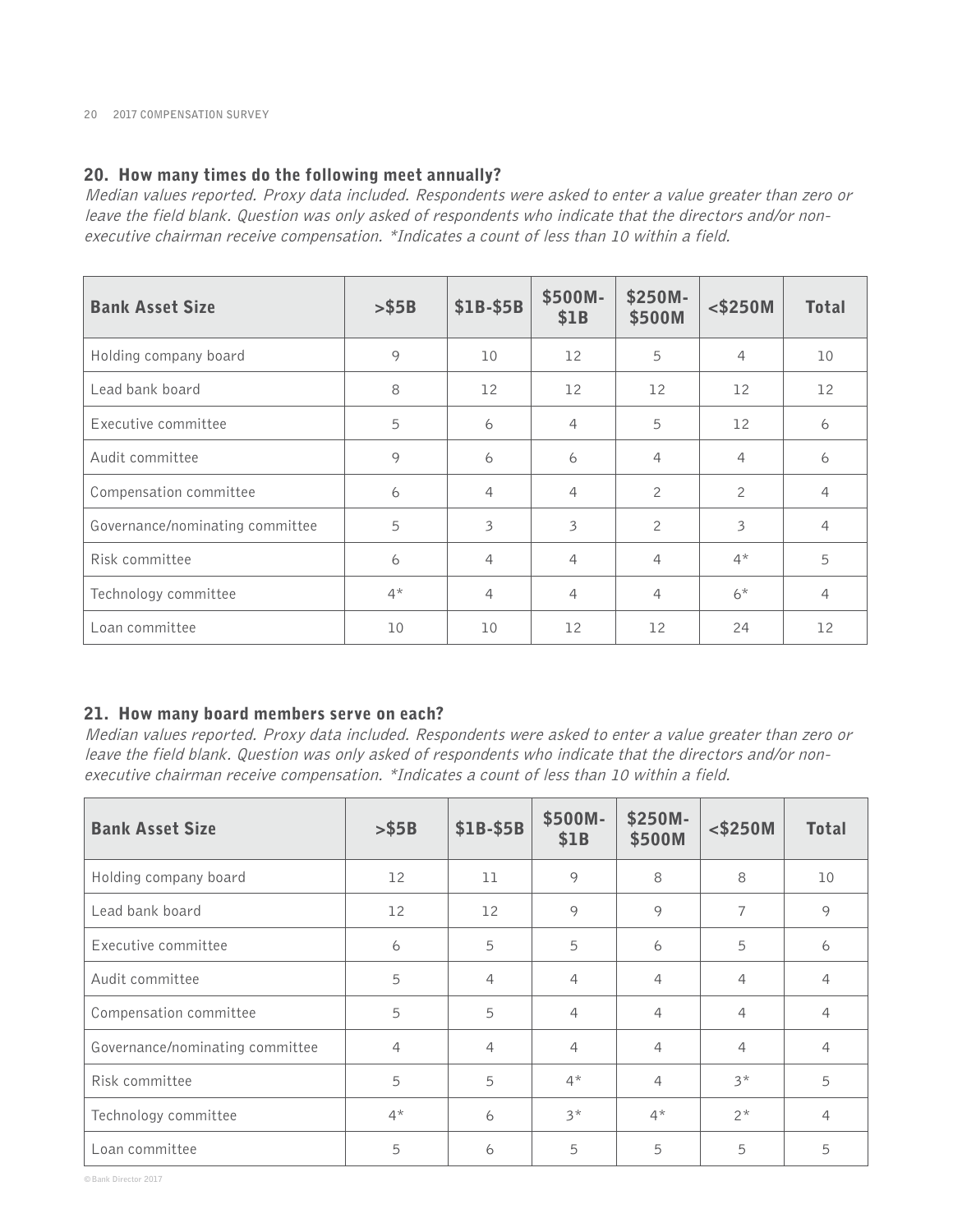#### **22. Enter the per-meeting fees your bank paid in FY 2016 for each committee.**

Median values reported. Proxy data included. Respondents were asked to enter a value greater than zero or leave the field blank. Question was only asked of respondents who indicate that the directors and/or nonexecutive chairman receive compensation. \*Indicates a count of less than 10 within a field.

| <b>COMMITTEE MEMBER</b> |           |           |                 |                   |            |              |  |
|-------------------------|-----------|-----------|-----------------|-------------------|------------|--------------|--|
| <b>Bank Asset Size</b>  | $>$ \$5B  | \$1B-\$5B | \$500M-<br>\$1B | \$250M-<br>\$500M | $<$ \$250M | <b>Total</b> |  |
| Audit                   | \$1,350   | \$600     | \$420           | \$250             | \$175      | \$500        |  |
| Compensation            | \$1,100   | \$500     | \$450           | \$250             | \$113      | \$500        |  |
| Executive               | \$1,125   | \$650     | $$600*$         | \$250             | $$200*$    | \$600        |  |
| Governance/nominating   | \$1,100   | \$500     | \$600           | \$250             | $$225*$    | \$600        |  |
| Loan                    | $$875*$   | \$500     | \$300           | \$250             | \$150      | \$315        |  |
| Risk                    | \$1,250   | \$500     | $$300*$         | \$250             | $$125*$    | \$500        |  |
| Technology              | $$1,750*$ | $$675*$   | $$150*$         | $$250*$           | $$163*$    | \$350        |  |

| <b>COMMITTEE CHAIRMAN</b> |           |           |                 |                   |            |              |  |  |
|---------------------------|-----------|-----------|-----------------|-------------------|------------|--------------|--|--|
| <b>Bank Asset Size</b>    | > \$5B    | \$1B-\$5B | \$500M-<br>\$1B | \$250M-<br>\$500M | $<$ \$250M | <b>Total</b> |  |  |
| Audit                     | \$1,350   | \$700     | \$700           | \$350             | \$250      | \$590        |  |  |
| Compensation              | \$1,000   | \$600     | \$825           | \$300             | \$125      | \$600        |  |  |
| Executive                 | $$1,000*$ | \$772     | \$825*          | $$300*$           | $$113*$    | \$600        |  |  |
| Governance/nominating     | \$1,000   | \$625     | $$700*$         | \$350             | $$225*$    | \$600        |  |  |
| Loan                      | $$1,000*$ | \$763     | $$300*$         | \$350             | \$100      | \$400        |  |  |
| Risk                      | \$1,075   | \$600     | $$300*$         | \$250             | $$75*$     | \$500        |  |  |
| Technology                |           | $$850*$   | $$575*$         | $$350*$           | $$125*$    | \$400        |  |  |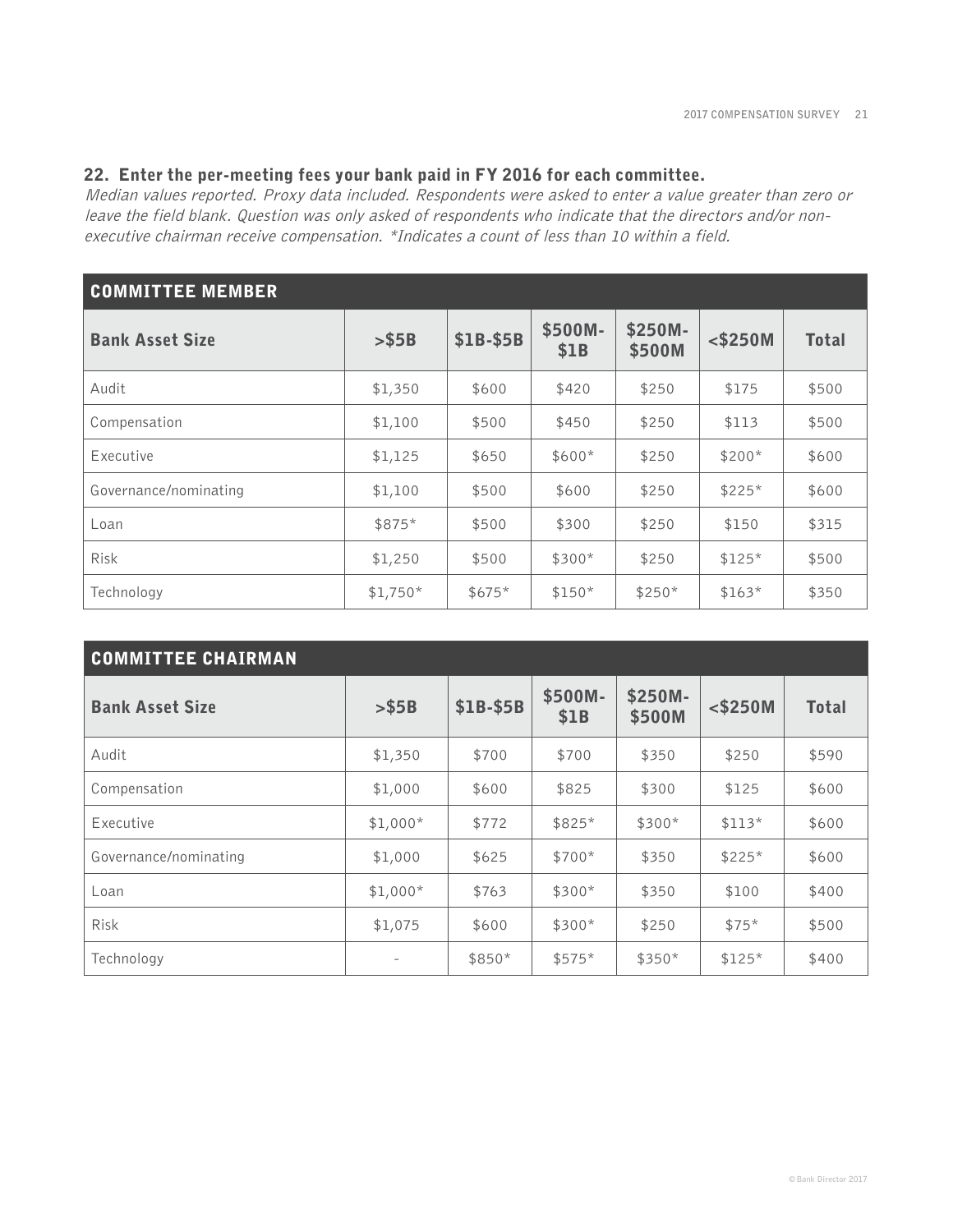#### **23. Enter the retainer your bank paid in FY 2016 for each committee.**

Median values reported. Proxy data included. Respondents were asked to enter a value greater than zero or leave the field blank. Question was only asked of respondents who indicate that the directors and/or nonexecutive chairman receive compensation. Committee retainer values were not reported for the technology committee due to a limited response for that category. \*Indicates a count of less than 10 within a field.

| <b>COMMITTEE MEMBER</b> |            |           |                 |                          |                          |              |  |
|-------------------------|------------|-----------|-----------------|--------------------------|--------------------------|--------------|--|
| <b>Bank Asset Size</b>  | $>$ \$5B   | \$1B-\$5B | \$500M-<br>\$1B | \$250M-<br>\$500M        | $<$ \$250M               | <b>Total</b> |  |
| Audit                   | \$10,000   | \$7,500   | $$5,000*$       | $$5,000*$                | $\overline{\phantom{a}}$ | \$7,750      |  |
| Compensation            | $$8,000*$  | $$5,500*$ | $$2,500*$       | $$3,000*$                | $\overline{\phantom{a}}$ | \$5,000      |  |
| Executive               | $$10,000*$ | $$5,000*$ | $$10,000*$      | $\overline{\phantom{a}}$ | $\overline{\phantom{a}}$ | \$10,000     |  |
| Governance/nominating   | $$8,500*$  | $$4,750*$ | $$3,750*$       | $$3,000*$                |                          | \$5,000      |  |
| Loan                    | $$7,250*$  | $$1,500*$ | $$4,200*$       | $$2,500*$                | -                        | $$2,500*$    |  |
| Risk                    | \$9,500    | $$3,000*$ | $$3,500*$       | $\overline{\phantom{a}}$ |                          | \$6,000      |  |

| <b>COMMITTEE CHAIRMAN</b> |            |           |                 |                          |                          |              |  |
|---------------------------|------------|-----------|-----------------|--------------------------|--------------------------|--------------|--|
| <b>Bank Asset Size</b>    | $>$ \$5B   | \$1B-\$5B | \$500M-<br>\$1B | \$250M-<br>\$500M        | $<$ \$250M               | <b>Total</b> |  |
| Audit                     | \$15,000   | \$6,000   | \$4,500         | $$10,000*$               | $\overline{\phantom{a}}$ | \$10,000     |  |
| Compensation              | \$10,000   | \$5,000   | \$5,000         | $$8,500*$                | $\overline{\phantom{a}}$ | \$8,000      |  |
| Executive                 | \$12,500   | $$5,000*$ | $$13,000*$      | $\overline{\phantom{a}}$ | $\overline{\phantom{a}}$ | \$10,000     |  |
| Governance/nominating     | \$10,000   | \$5,000   | $$7,000*$       | $$6,000*$                |                          | \$7,500      |  |
| Loan                      | $$10,000*$ | $$2,500*$ | $$8,000*$       | $$6,000*$                | $\overline{\phantom{a}}$ | \$6,000      |  |
| Risk                      | \$10,000   | \$7,750   | $$6,000*$       | $\overline{\phantom{a}}$ |                          | \$10,000     |  |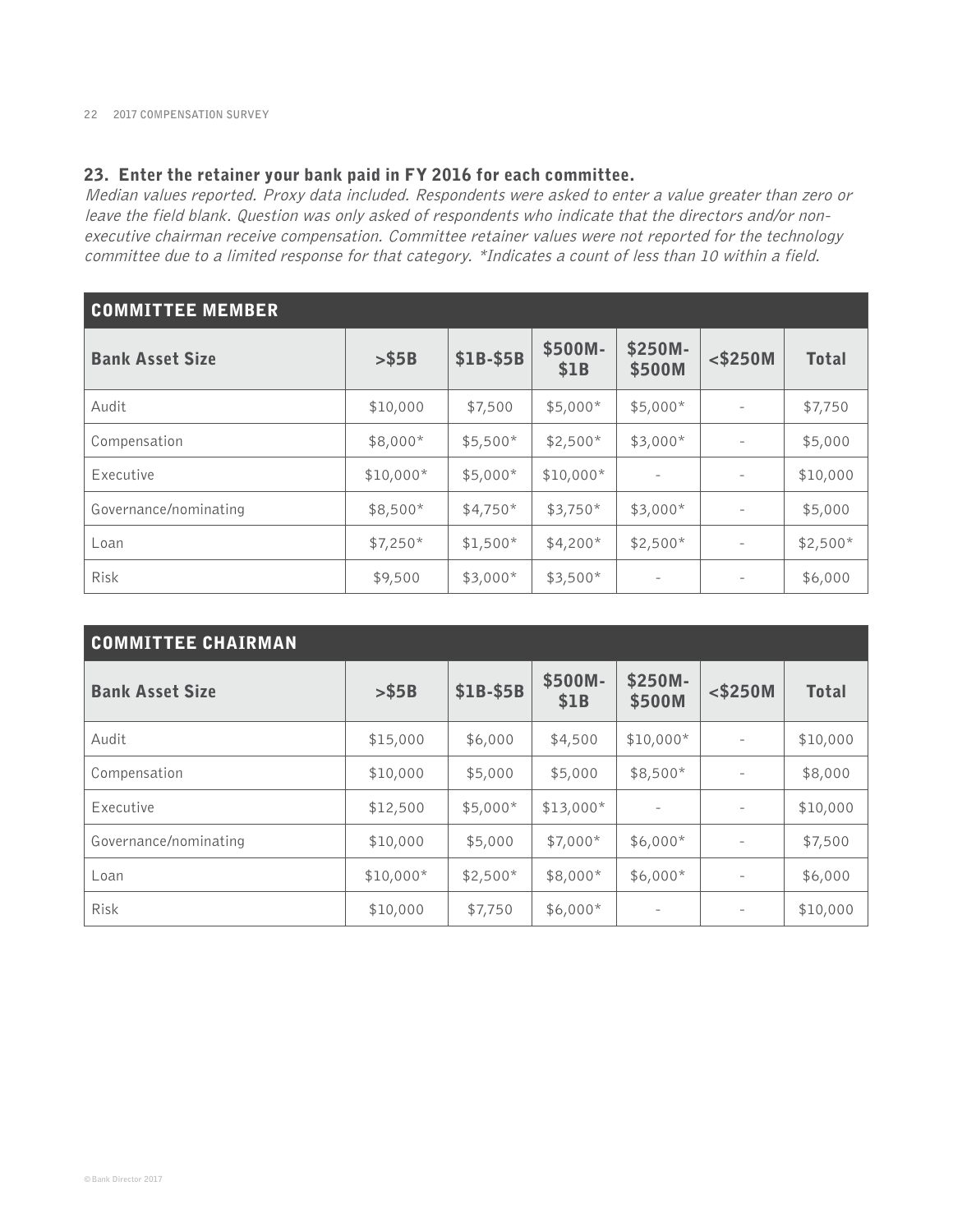### **24. Which of the following benefits and perks are offered to outside directors?**

Median values reported. Proxy data included. Respondents were asked to select all that apply.



| <b>Bank Asset Size</b>                     | $>$ \$5B | \$1B-\$5B | \$500M-<br>\$1B | \$250M-<br>\$500M | $<$ \$250M | <b>Total</b> |
|--------------------------------------------|----------|-----------|-----------------|-------------------|------------|--------------|
| No benefits offered                        | 41%      | 48%       | 51%             | 39%               | 54%        | 46%          |
| Travel expenses                            | 41%      | 29%       | 21%             | 39%               | 31%        | 31%          |
| Ability to elect to receive cash fees      | 14%      | 12%       | 13%             | 11%               | 12%        | 12%          |
| Life insurance                             | 8%       | 7%        | 18%             | 8%                | 12%        | $10\%$       |
| Retirement plan                            |          | 9%        | 15%             | 11%               | 12%        | 9%           |
| Other perks                                | 8%       | 5%        | 8%              | 8%                | 15%        | 8%           |
| Eligibility for group medical<br>insurance | 8%       | 5%        | 8%              | 6%                | 8%         | 7%           |
| Paid medical insurance                     | 3%       |           | 5%              | 6%                | 4%         | 3%           |

### **25. Approximately how many hours per month do you devote to bank board activities? Include time spent for board and committee meetings, business development, education, etc.**

Median values reported. Respondents were asked to enter a value greater than zero or leave the field blank. Question was only asked of outside directors, lead directors and chairmen. \*\*Indicates a base count of less than 10 within a category.

| <b>Bank Asset Size</b> |    | $>$ \$5B**   \$1B-\$5B | $$500M-$<br>\$1B | $\begin{array}{c} $250M-\\ $500M \end{array}$ | $<$ \$250M** | <b>Total</b>             |
|------------------------|----|------------------------|------------------|-----------------------------------------------|--------------|--------------------------|
| Hours per month        | 18 |                        | 15               | lC                                            | 20           | $\overline{\phantom{a}}$ |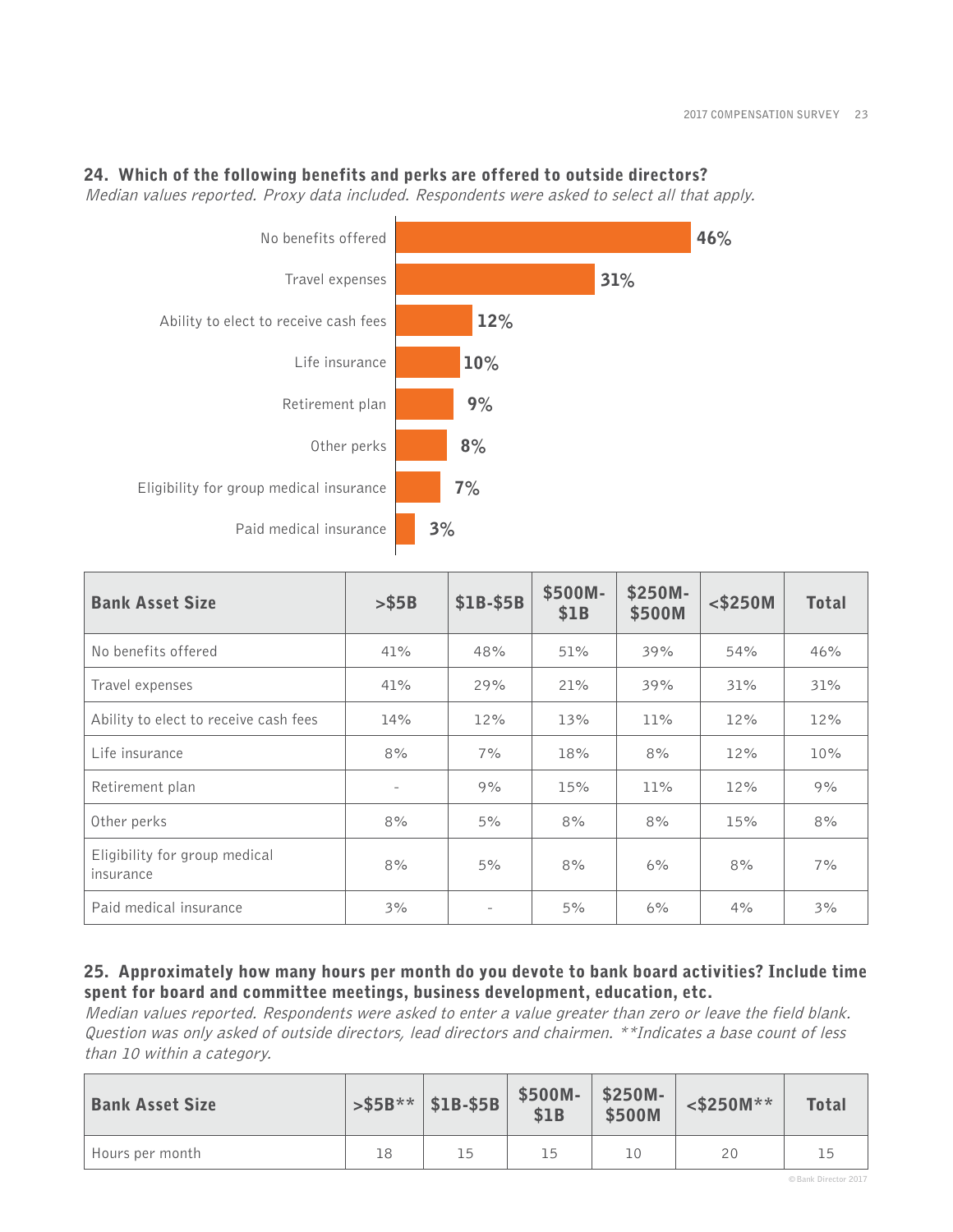# BOARD TALENT & SKILLS

# **26. How many of the following are represented on your board?**

| <b>FEMALE DIRECTORS</b> |                          |           |                          |                          |                          |              |  |
|-------------------------|--------------------------|-----------|--------------------------|--------------------------|--------------------------|--------------|--|
| <b>Bank Asset Size</b>  | > \$5B                   | \$1B-\$5B | \$500M-<br>\$1B          | \$250M-<br>\$500M        | $<$ \$250M               | <b>Total</b> |  |
| None                    | $\overline{\phantom{a}}$ | 16%       | 35%                      | 53%                      | 41%                      | 33%          |  |
| $\mathbf 1$             | 23%                      | 37%       | 32%                      | 25%                      | 45%                      | 33%          |  |
| $\mathbf{2}$            | 46%                      | 16%       | 26%                      | 19%                      | 10%                      | 21%          |  |
| 3                       | 8%                       | 18%       | 6%                       | 3%                       | $\overline{\phantom{a}}$ | 7%           |  |
| 4 or more               | 23%                      | 13%       | $\overline{\phantom{a}}$ | $\overline{\phantom{a}}$ | 3%                       | 6%           |  |

| YOUNGER DIRECTORS (40 YEARS OLD OR YOUNGER) |                          |                          |                          |                          |                          |              |  |
|---------------------------------------------|--------------------------|--------------------------|--------------------------|--------------------------|--------------------------|--------------|--|
| <b>Bank Asset Size</b>                      | > \$5B                   | \$1B-\$5B                | \$500M-<br>\$1B          | \$250M-<br>\$500M        | $<$ \$250M               | <b>Total</b> |  |
| None                                        | 69%                      | 72%                      | 73%                      | 69%                      | 63%                      | 70%          |  |
| $\mathbf 1$                                 | 23%                      | 22%                      | 27%                      | 28%                      | 26%                      | 26%          |  |
| $\overline{2}$                              | $\overline{\phantom{a}}$ | 3%                       | $\overline{\phantom{a}}$ | 3%                       | 4%                       | 2%           |  |
| 3                                           |                          | 3%                       |                          | $\overline{\phantom{a}}$ | 7%                       | 2%           |  |
| 4 or more                                   | 8%                       | $\overline{\phantom{a}}$ | $\overline{\phantom{a}}$ | $\overline{\phantom{a}}$ | $\overline{\phantom{a}}$ | $1\%$        |  |

| <b>WORKING DIRECTORS (NOT RETIRED)</b> |                          |                          |                 |                   |                          |              |  |
|----------------------------------------|--------------------------|--------------------------|-----------------|-------------------|--------------------------|--------------|--|
| <b>Bank Asset Size</b>                 | > \$5B                   | \$1B-\$5B                | \$500M-<br>\$1B | \$250M-<br>\$500M | $<$ \$250M               | <b>Total</b> |  |
|                                        | $\overline{\phantom{0}}$ | 3%                       | 3%              | 6%                | $\overline{\phantom{a}}$ | 3%           |  |
| 2                                      | 8%                       | $\overline{\phantom{m}}$ | 9%              | 6%                | 21%                      | 8%           |  |
| 3                                      | 8%                       | 8%                       | 12%             | 14%               | 14%                      | 11%          |  |
| 4 or more                              | 85%                      | 89%                      | 76%             | 75%               | 66%                      | 78%          |  |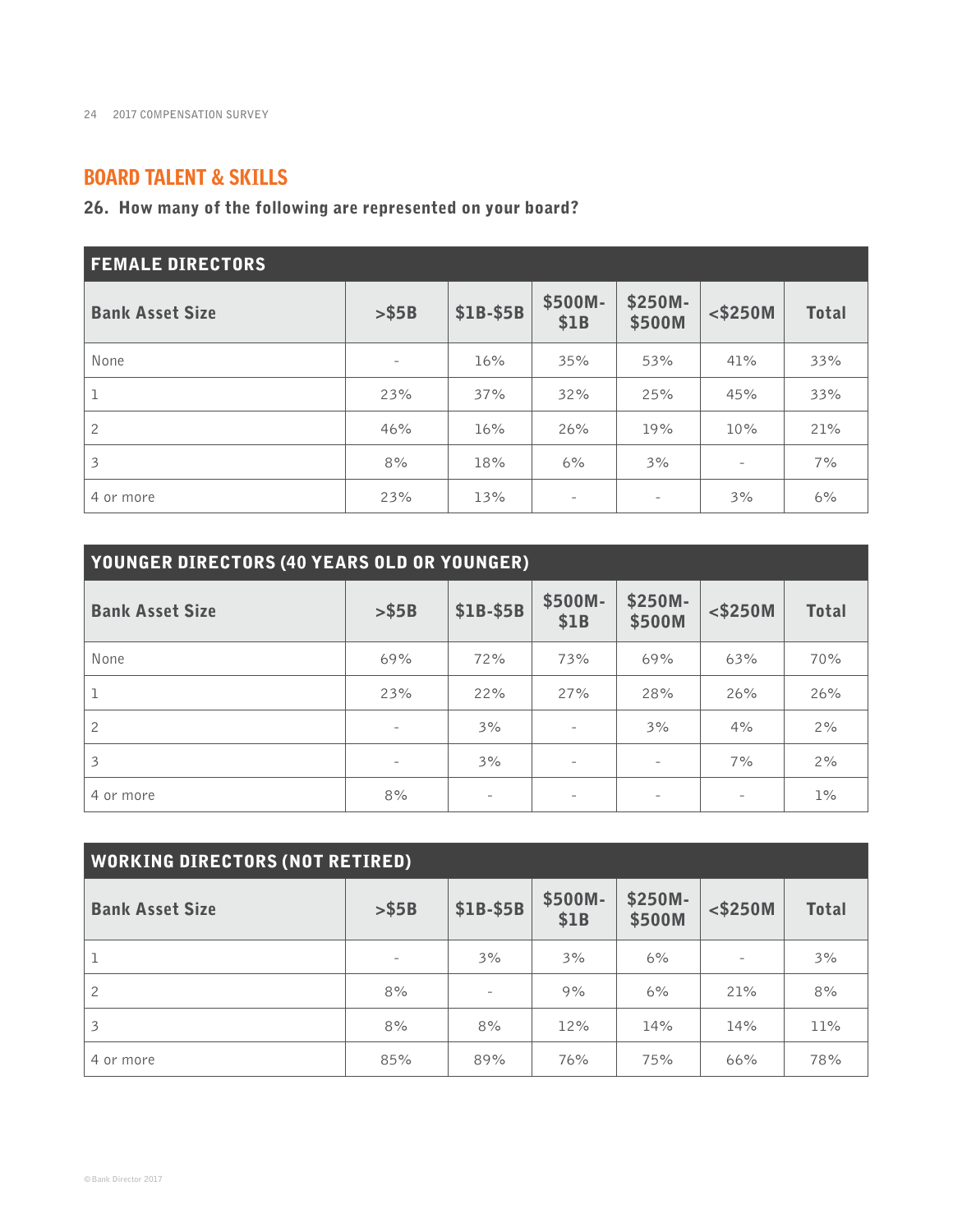| <b>DIRECTORS WITH A BACKGROUND/EXPERTISE IN TECHNOLOGY</b> |                          |                          |                          |                   |                          |              |  |  |  |
|------------------------------------------------------------|--------------------------|--------------------------|--------------------------|-------------------|--------------------------|--------------|--|--|--|
| <b>Bank Asset Size</b>                                     | > \$5B                   | <b>\$1B-\$5B</b>         | \$500M-<br>\$1B          | \$250M-<br>\$500M | $<$ \$250M               | <b>Total</b> |  |  |  |
| None                                                       | 46%                      | 31%                      | 53%                      | 61%               | 71%                      | 52%          |  |  |  |
|                                                            | 46%                      | 39%                      | 29%                      | 22%               | 21%                      | 30%          |  |  |  |
| 2                                                          | 8%                       | 25%                      | 12%                      | 8%                | 7%                       | 13%          |  |  |  |
| 3                                                          | $\overline{\phantom{a}}$ | 6%                       | 6%                       | 3%                | $\overline{\phantom{a}}$ | 3%           |  |  |  |
| 4 or more                                                  |                          | $\overline{\phantom{m}}$ | $\overline{\phantom{a}}$ | 6%                | $\overline{\phantom{a}}$ | $1\%$        |  |  |  |

| <b>FEMALE DIRECTORS</b> |               |                |               |              |
|-------------------------|---------------|----------------|---------------|--------------|
| <b>Bank Ownership</b>   | <b>Public</b> | <b>Private</b> | <b>Mutual</b> | <b>Total</b> |
| None                    | 20%           | 42%            | 25%           | 33%          |
| 1                       | 35%           | 35%            | 17%           | 33%          |
| 2                       | 27%           | 16%            | 25%           | 21%          |
| $\mathbf{3}$            | 7%            | 5%             | 25%           | 7%           |
| 4 or more               | 11%           | 2%             | 8%            | 6%           |

| <b>YOUNGER DIRECTORS (40 YEARS OLD OR YOUNGER)</b> |                          |                |                          |              |  |  |  |  |  |
|----------------------------------------------------|--------------------------|----------------|--------------------------|--------------|--|--|--|--|--|
| <b>Bank Ownership</b>                              | <b>Public</b>            | <b>Private</b> | <b>Mutual</b>            | <b>Total</b> |  |  |  |  |  |
| None                                               | 72%                      | 65%            | 92%                      | 70%          |  |  |  |  |  |
|                                                    | 25%                      | 29%            | 8%                       | 26%          |  |  |  |  |  |
| 2                                                  | 2%                       | 2%             | $\overline{\phantom{0}}$ | 2%           |  |  |  |  |  |
| 3                                                  | $\overline{\phantom{a}}$ | 4%             | -                        | 2%           |  |  |  |  |  |
| 4 or more                                          | 2%                       |                | -                        | $1\%$        |  |  |  |  |  |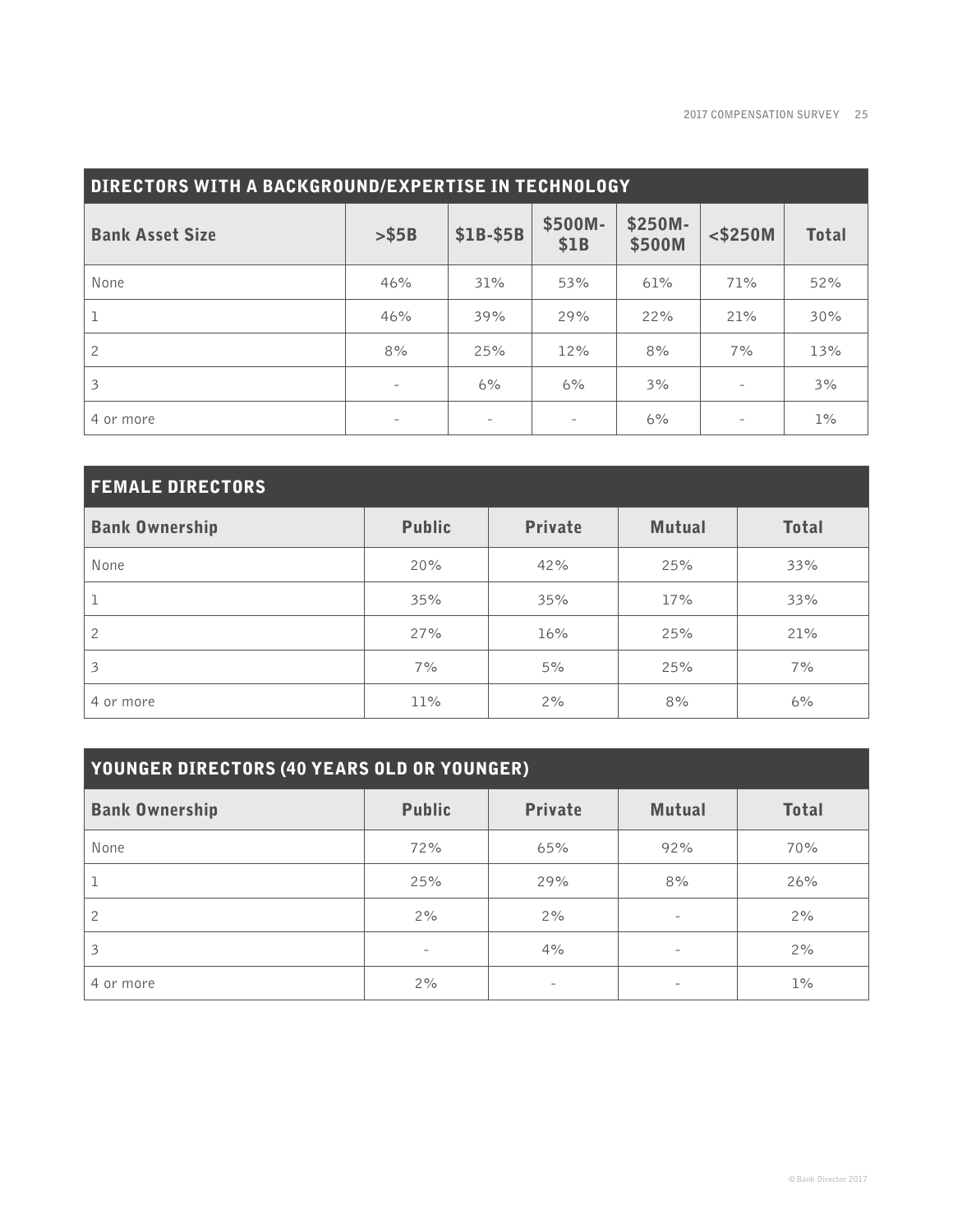| <b>WORKING DIRECTORS (NOT RETIRED)</b> |               |                |                          |              |  |  |  |  |  |
|----------------------------------------|---------------|----------------|--------------------------|--------------|--|--|--|--|--|
| <b>Bank Ownership</b>                  | <b>Public</b> | <b>Private</b> | <b>Mutual</b>            | <b>Total</b> |  |  |  |  |  |
|                                        | 2%            | 4%             | -                        | 3%           |  |  |  |  |  |
| $\overline{c}$                         | 8%            | 10%            | $\overline{\phantom{a}}$ | 8%           |  |  |  |  |  |
| 3                                      | 15%           | 10%            | 8%                       | 11%          |  |  |  |  |  |
| 4 or more                              | 75%           | 77%            | 92%                      | 78%          |  |  |  |  |  |

| <b>DIRECTORS WITH A BACKGROUND/EXPERTISE IN TECHNOLOGY</b> |               |                |                          |              |  |  |  |  |  |
|------------------------------------------------------------|---------------|----------------|--------------------------|--------------|--|--|--|--|--|
| <b>Bank Ownership</b>                                      | <b>Public</b> | <b>Private</b> | <b>Mutual</b>            | <b>Total</b> |  |  |  |  |  |
| None                                                       | 49%           | 54%            | 58%                      | 52%          |  |  |  |  |  |
|                                                            | 30%           | 29%            | 33%                      | 30%          |  |  |  |  |  |
| 2                                                          | 17%           | 11%            | 8%                       | 13%          |  |  |  |  |  |
| 3                                                          | 4%            | 4%             | $\overline{\phantom{a}}$ | 3%           |  |  |  |  |  |
| 4 or more                                                  | -             | 2%             | -                        | $1\%$        |  |  |  |  |  |

**27. Will your board actively seek to create a more diverse board, on the basis of age, gender or race, in the next two years?**

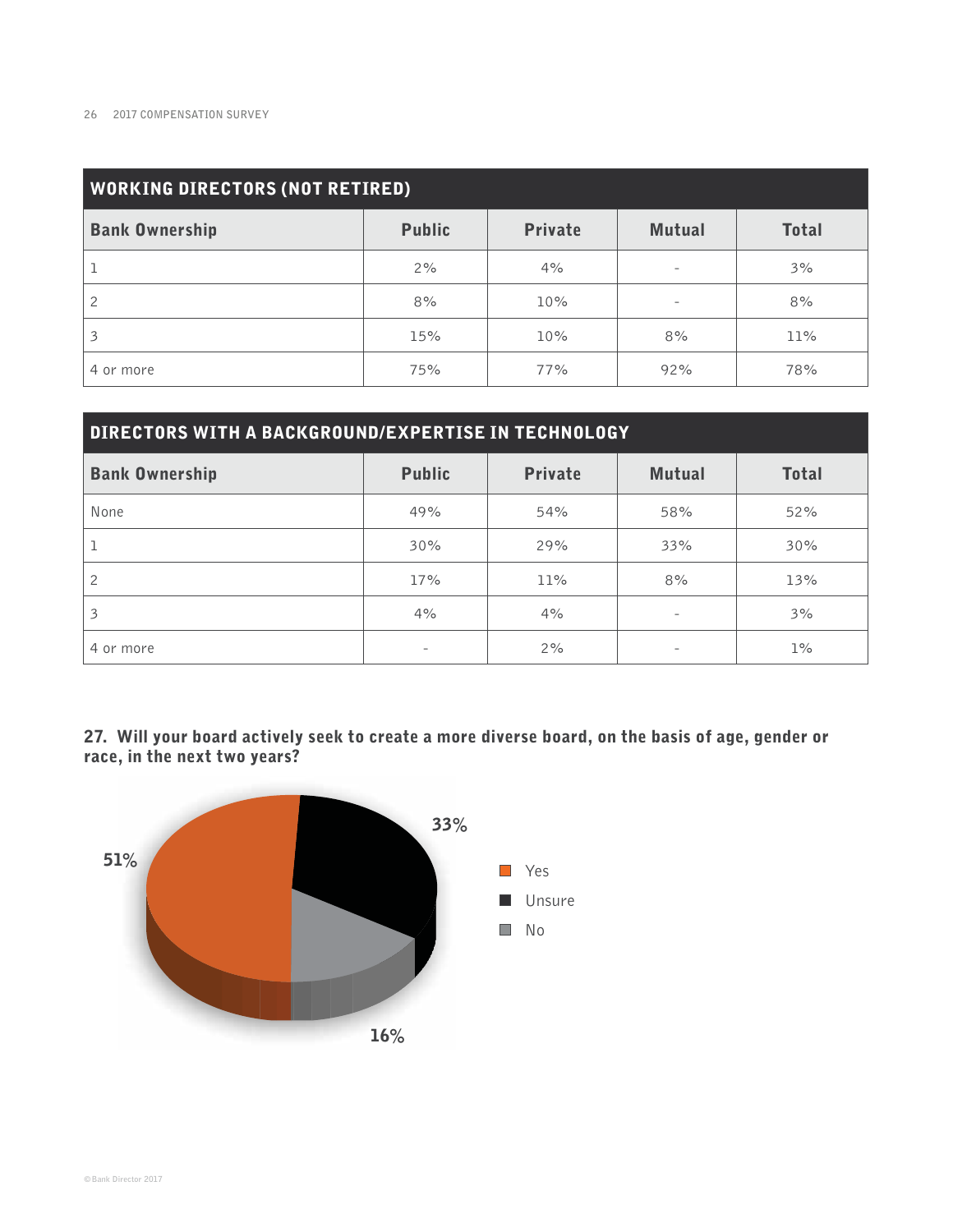| <b>Bank Asset Size</b> | > \$5B | \$1B-\$5B | \$500M-<br>\$1B | \$250M-<br>\$500M | $<$ \$250M | <b>Total</b> |
|------------------------|--------|-----------|-----------------|-------------------|------------|--------------|
| Yes                    | 46%    | 71%       | 47%             | 39%               | 48%        | 51%          |
| Unsure                 | 46%    | 16%       | 31%             | 47%               | 34%        | 33%          |
| <b>No</b>              | 8%     | 13%       | 22%             | 14%               | 17%        | 16%          |

| <b>Bank Ownership</b> | <b>Public</b> | <b>Private</b> | <b>Mutual</b> | <b>Total</b> |
|-----------------------|---------------|----------------|---------------|--------------|
| Yes                   | 64%           | 45%            | 33%           | 51%          |
| Unsure                | 30%           | 33%            | 42%           | 33%          |
| No                    | 5%            | 21%            | 25%           | 16%          |

# **28. Is there a plan in place to identify prospective new directors?**



| <b>Bank Asset Size</b> | > \$5B | \$1B-\$5B | \$500M-<br>\$1B | \$250M-<br>\$500M | $<$ \$250M | <b>Total</b> |
|------------------------|--------|-----------|-----------------|-------------------|------------|--------------|
| Yes                    | 77%    | 73%       | 50%             | 39%               | 72%        | 60%          |
| No                     | 15%    | 11%       | 33%             | 33%               | 14%        | 23%          |
| Unsure                 | 8%     | 16%       | 17%             | 28%               | 14%        | 18%          |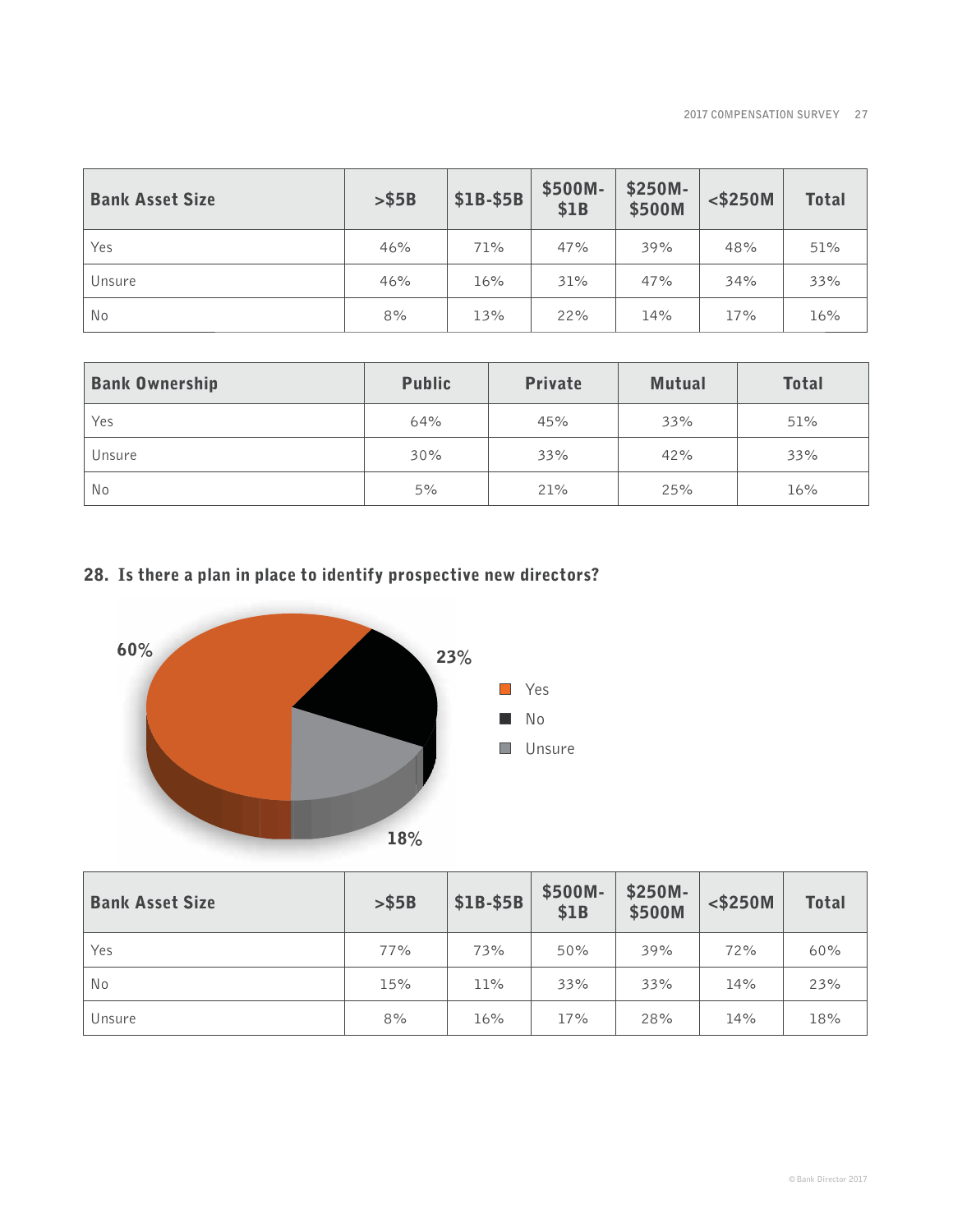# **29. Are you satisfied with the bank's succession plan for the board?**

Question was only asked of respondents who indicate that there is a plan in place to identify prospective new directors.



**11%**

| <b>Bank Asset Size</b> | > \$5B            | \$1B-\$5B | \$500M-<br>\$1B | \$250M-<br>\$500M        | $<$ \$250M | <b>Total</b> |
|------------------------|-------------------|-----------|-----------------|--------------------------|------------|--------------|
| Yes                    | 70%               | 73%       | 61%             | 79%                      | 62%        | 69%          |
| No                     | $\qquad \qquad =$ | 19%       | 17%             | 21%                      | 33%        | 20%          |
| Unsure                 | 30%               | 8%        | 22%             | $\overline{\phantom{a}}$ | 5%         | 11%          |

## **30. When did the board last raise director pay?**

| 21%  | $23\%$ | 21%         | 9%                  | 27%                  |
|------|--------|-------------|---------------------|----------------------|
| 2017 | 2016   | $\Box$ 2015 | $\blacksquare$ 2014 | $\Box$ 2013 or prior |

| <b>Bank Asset Size</b> | > \$5B | \$1B-\$5B | \$500M-<br>\$1B | \$250M-<br>\$500M | $<$ \$250M | <b>Total</b> |
|------------------------|--------|-----------|-----------------|-------------------|------------|--------------|
| 2017                   | 15%    | 32%       | 31%             | 11%               | 7%         | 21%          |
| 2016                   | 31%    | 32%       | 23%             | 14%               | 17%        | 23%          |
| 2015                   | 23%    | 18%       | 23%             | 23%               | 17%        | 21%          |
| 2014                   | 8%     | 8%        | 9%              | 9%                | 14%        | 9%           |
| 2013 or prior          | 23%    | 11%       | 14%             | 43%               | 45%        | 27%          |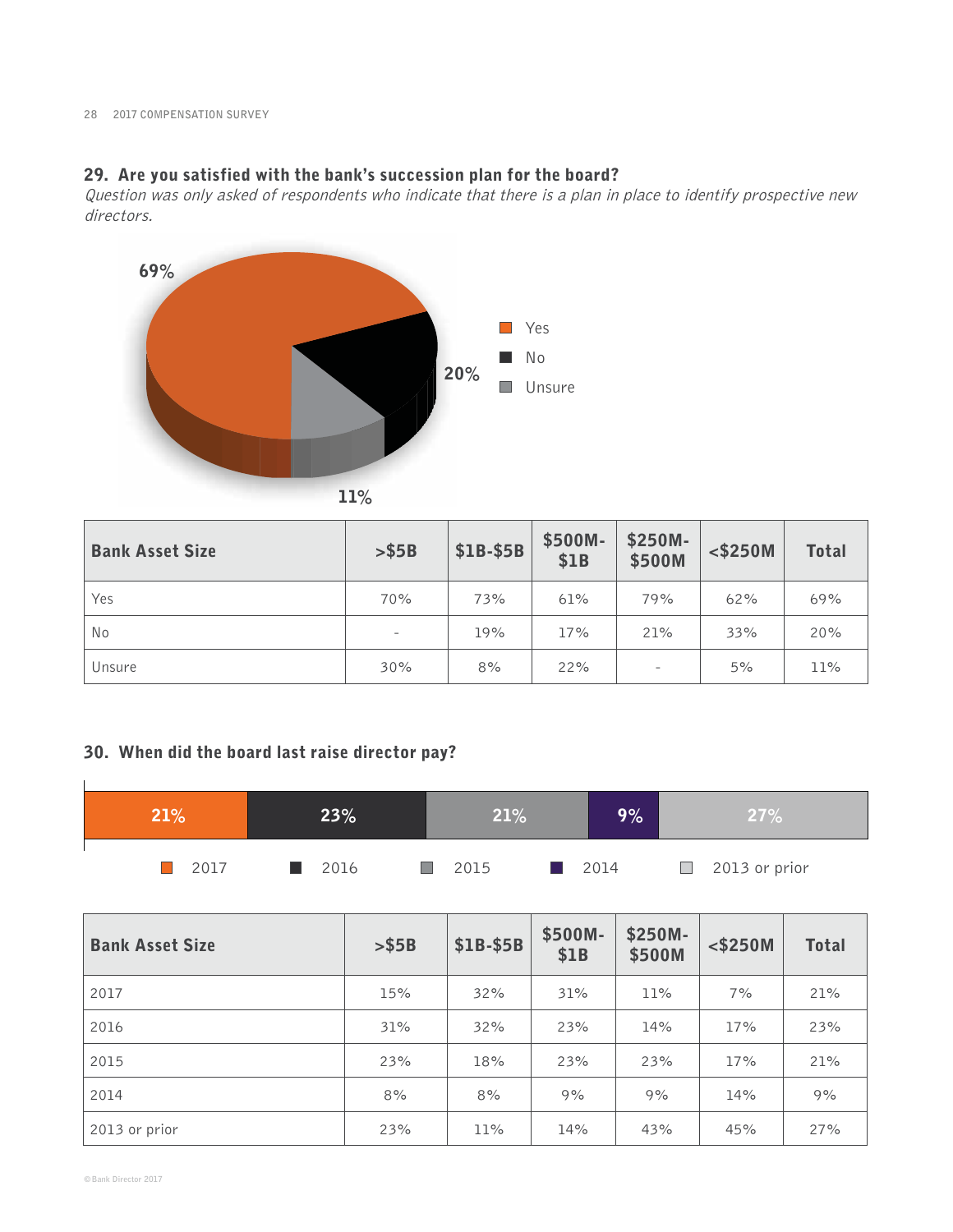

### **31. Do you believe that the board's current compensation structure is attractive enough to attract the directors needed to govern the entity now and in the future?**

| <b>Bank Asset Size</b> | > \$5B            | \$1B-\$5B | \$500M-<br>\$1B | \$250M-<br>\$500M | $<$ \$250M | <b>Total</b> |
|------------------------|-------------------|-----------|-----------------|-------------------|------------|--------------|
| Yes                    | 85%               | 71%       | 67%             | 77%               | 72%        | 73%          |
| No                     | $\qquad \qquad =$ | 11%       | 17%             | 11%               | 24%        | 14%          |
| Unsure                 | 15%               | 18%       | 17%             | 11%               | 3%         | 13%          |

| <b>Bank Ownership</b> | <b>Public</b> | <b>Private</b> | <b>Mutual</b>            | <b>Total</b> |  |
|-----------------------|---------------|----------------|--------------------------|--------------|--|
| Yes                   | 75%           | 69%            | 92%                      | 73%          |  |
| No                    | 11%           | 18%            | $\overline{\phantom{a}}$ | 14%          |  |
| Unsure                | 15%           | 13%            | 8%                       | 13%          |  |

| <b>Title</b> | <b>CEO</b> | <b>CFO</b> | <b>HRO</b> | <b>Chairman or</b><br>director | <b>Total</b> |
|--------------|------------|------------|------------|--------------------------------|--------------|
| Yes          | 82%        | 70%        | 76%        | 65%                            | 73%          |
| No           | 12%        | 20%        | 5%         | 18%                            | 14%          |
| Unsure       | 6%         | 10%        | 19%        | 18%                            | 13%          |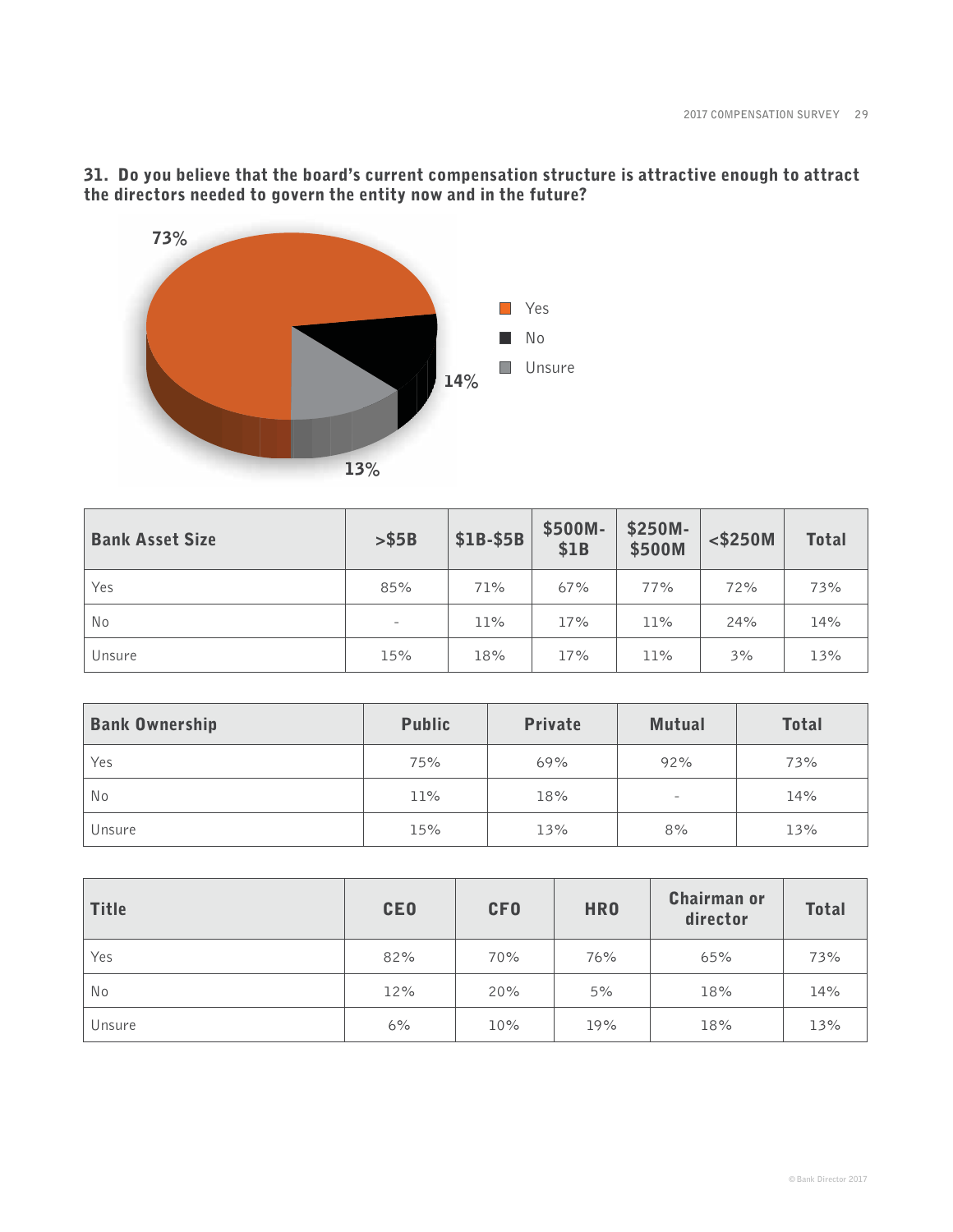# **32. Of the following, which do you believe is the greatest reward you receive for board service?**

Question was only asked of directors and chairmen. \*\*Indicates a base count of less than 10 within a category.



| <b>Bank Asset Size</b>   | $>$ \$5B**               | \$1B-\$5B                | \$500M-<br><b>\$1B</b>   | \$250M-<br>\$500M | $<$ \$250M** | <b>Total</b> |
|--------------------------|--------------------------|--------------------------|--------------------------|-------------------|--------------|--------------|
| Personal growth          | 38%                      | 80%                      | 60%                      | 58%               | 56%          | 62%          |
| Respect from community   | 38%                      | 5%                       | 15%                      | 8%                | 11%          | 13%          |
| Career growth            | 12%                      | 5%                       | 10%                      |                   | 22%          | 9%           |
| Additional income        | $\overline{\phantom{a}}$ | 5%                       | 10%                      | 17%               |              | 7%           |
| Networking opportunities | $\overline{\phantom{a}}$ | 5%                       | $\overline{\phantom{a}}$ | 8%                | 11%          | 4%           |
| Other                    | 12%                      | $\overline{\phantom{a}}$ | 5%                       | 8%                |              | 4%           |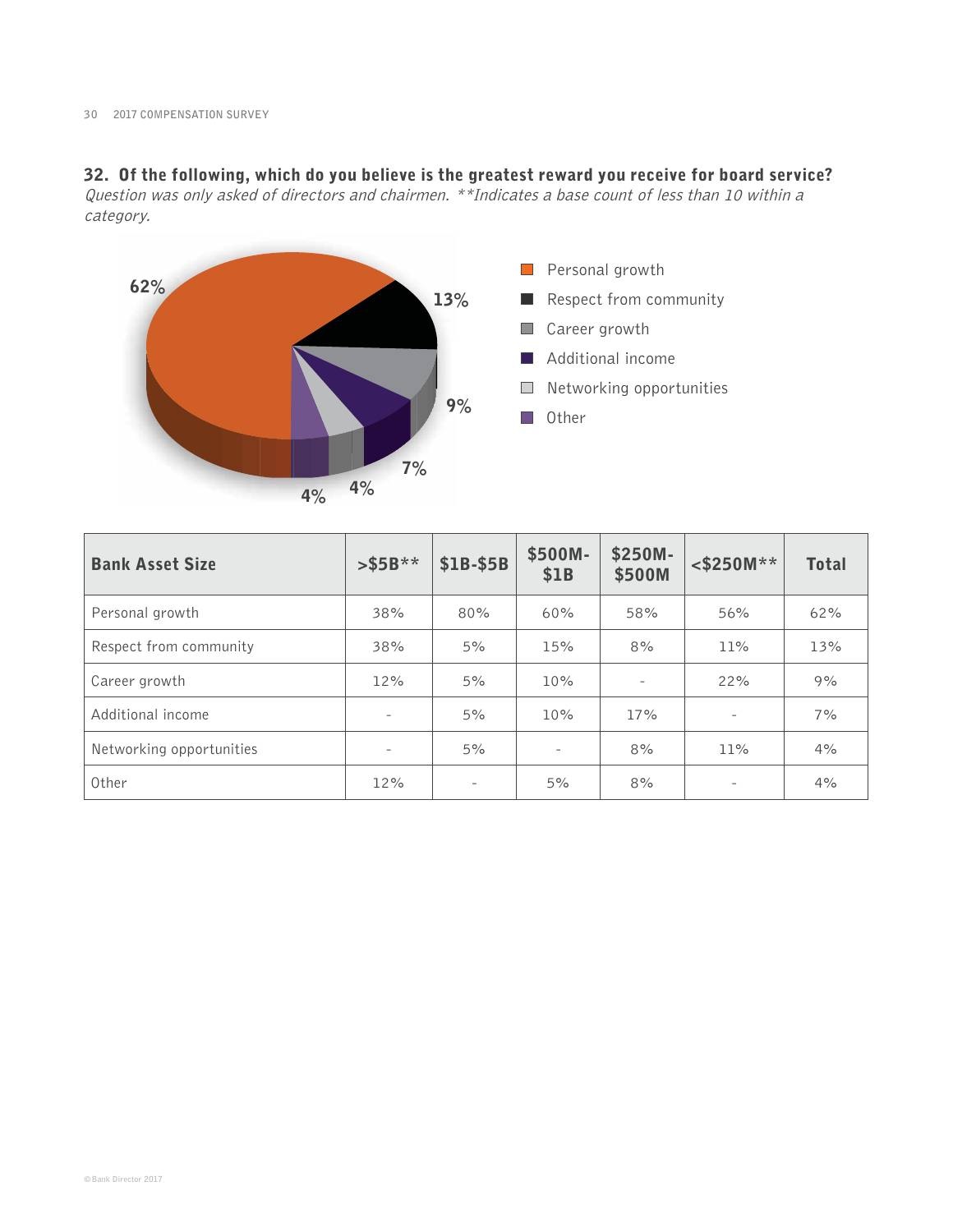#### **33. Of the following, which do you believe is your greatest risk as a director?**

Question was only asked of directors and chairmen. \*\*Indicates a base count of less than 10 within a category.



| <b>Bank Asset Size</b> | $>$ \$5B** | \$1B-\$5B | \$500M-<br>\$1B | \$250M-<br>\$500M        | $<$ \$250M** | <b>Total</b> |
|------------------------|------------|-----------|-----------------|--------------------------|--------------|--------------|
| Risk of litigation     | 50%        | 55%       | 65%             | 42%                      | 44%          | 54%          |
| Financial loss         | 12%        | 10%       | 10%             | 25%                      | 44%          | 17%          |
| None                   | 25%        | 20%       | 20%             | $\overline{\phantom{a}}$ | 11%          | 16%          |
| Loss of reputation     | 12%        | 10%       | 5%              | 25%                      |              | 10%          |
| Other                  | -          | 5%        | -               | 8%                       |              | 3%           |